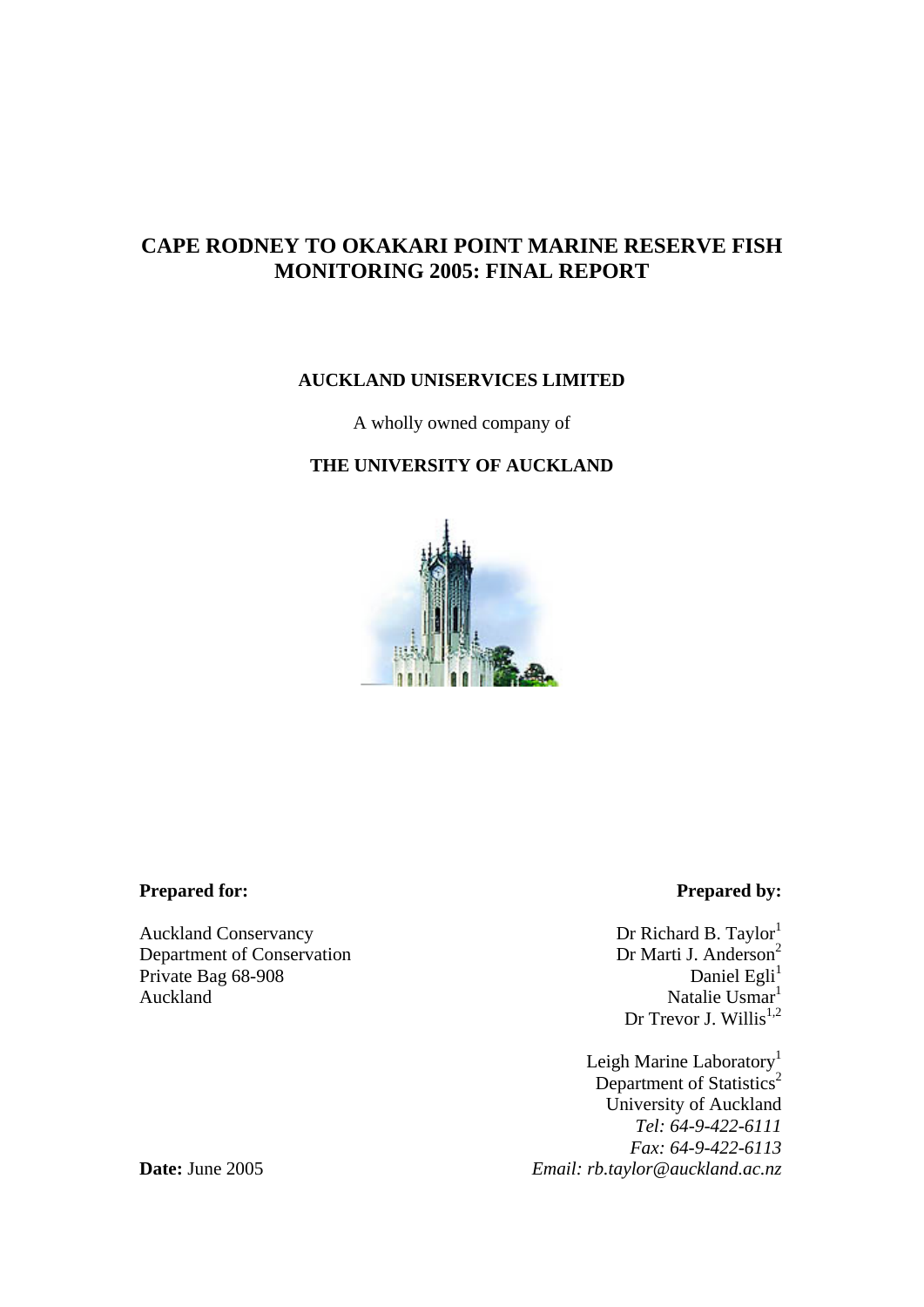Reports from Auckland UniServices Limited should only be used for the purposes for which they were commissioned. If it is proposed to use a report prepared by Auckland UniServices Limited for a different purpose or in a different context from that intended at the time of commissioning the work, then UniServices should be consulted to verify whether the report is being correctly interpreted. In particular it is requested that, where quoted, conclusions given in UniServices reports should be stated in full.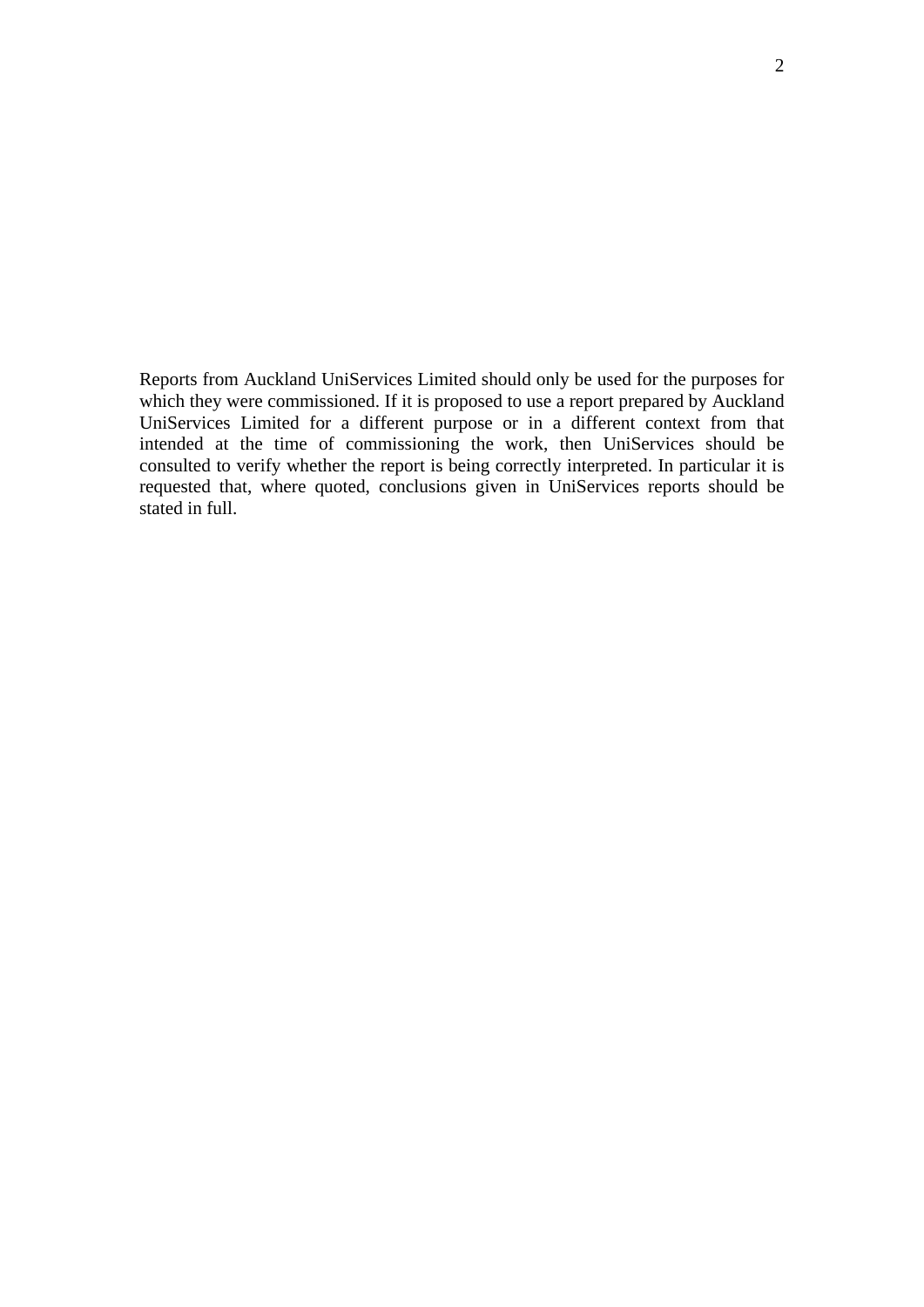# **TABLE OF CONTENTS**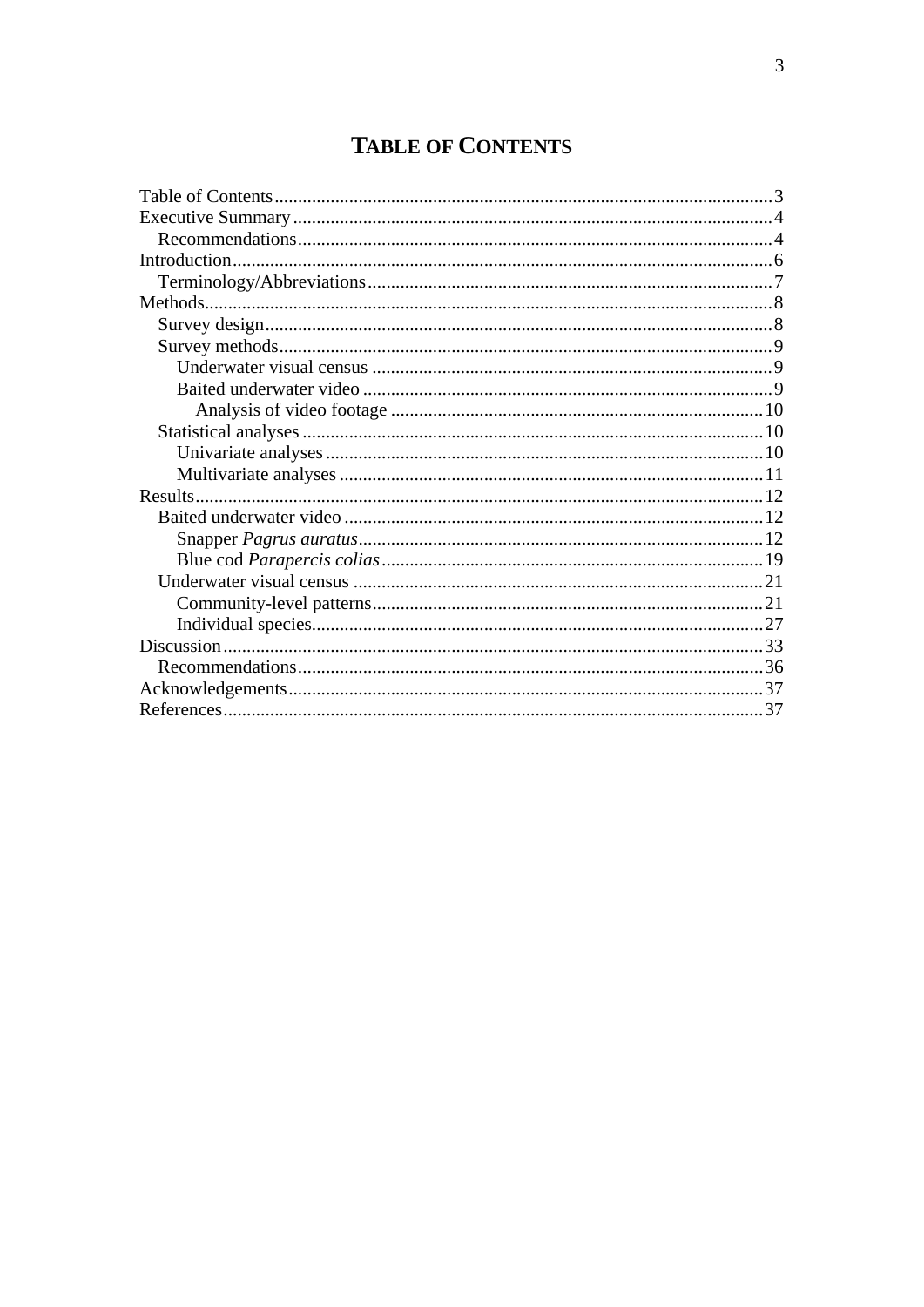# **EXECUTIVE SUMMARY**

- This report describes the results of a survey of fish abundances in the Cape Rodney to Okakari Point Marine Reserve, northeastern New Zealand. The survey was undertaken in autumn 2005 and continues a time-series that started in 1997.
- The reef fish assemblage in the reserve continues to be distinct from that found in adjacent fished areas. In 2005 the species most indicative of marine reserve areas were snapper *Pagrus auratus*, blue cod *Parapercis colias*, silver drummer *Kyphosus sydneyanus*, and butterfish *Odax pullus*. Other species, notably spotty *Notolabrus celidotus* and hiwihiwi *Chironemus marmoratus*, were more abundant outside the reserve. This probably reflects their affinity for the urchin barrens habitat, which has largely disappeared from the reserve due to predation on sea urchins by snapper and spiny lobster.
- In autumn 2005, estimates made using Baited Underwater Video indicated that legal-sized snapper were 12.8 times more abundant inside the reserve than outside. Densities were slightly lower than the record high measured in 2003. Fluctuations in snapper density most likely reflect seasonal and inter-annual variability in rates of immigration and emigration, superimposed on a relatively stable resident population. The average size of snapper within the reserve has increased steadily by 20-23 mm fork length per year since 2001.
- As in previous years the absence of a plateau in densities of legal snapper in the central reserve may indicate that the majority of the reserve is affected by removal of individuals through fishing outside the boundaries.

# **Recommendations**

- The fish monitoring programme should be continued at one to two year intervals with the current levels of sample replication regarded as a minimum level of effort.
- The programme should be extended to include comparison with projected new reserves (e. g., Great Barrier Island) using identical sampling design and methodology. Comparison of this established reserve with a new reserve will help elucidate the effects of protection on species that are not targeted by fishers.
- Such studies can only be achieved with a long-term commitment to monitoring. Any attempt to monitor new reserves should begin at least two years prior to reserve implementation and continue for at least five years afterward. The programme can then be reviewed based on (1) any changes observed, (2) the rate of such changes, and (3) the degree of seasonal and annual variability observed.
- The increasing number of surveys likely to be needed in an expanded network of marine reserves in New Zealand will require a more consistent and long-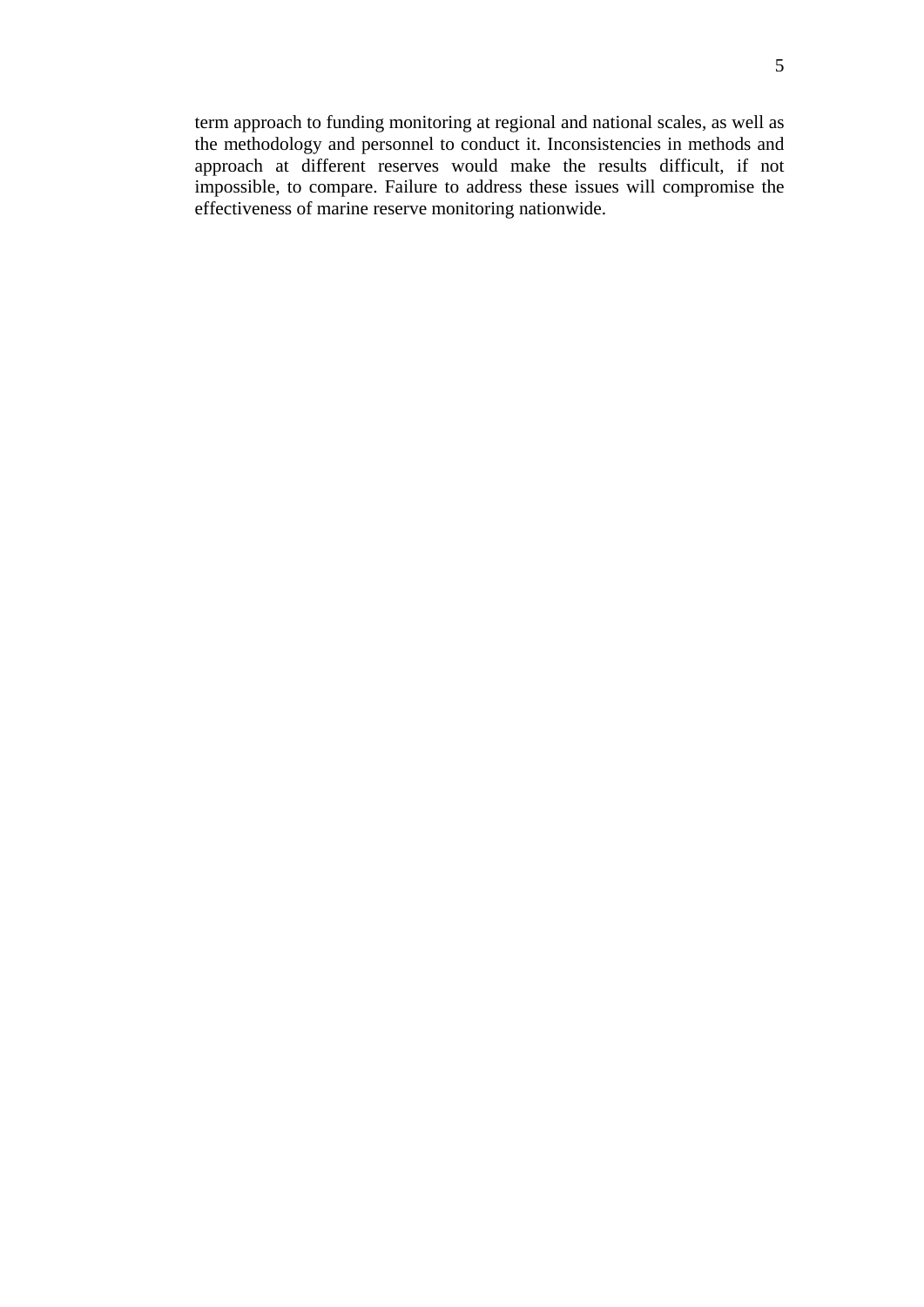# **INTRODUCTION**

The Cape Rodney to Okakari Point (or Leigh) Marine Reserve was gazetted in 1975, although it only really became established in 1977. It is the oldest no-take marine reserve in New Zealand. A program of regular monitoring of the abundance of reef fishes at this reserve began in 2000 (Willis & Babcock 2000a), although the relative abundance of exploited species (specifically snapper *Pagrus auratus* and blue cod *Parapercis colias*) have been monitored since 1997 (Willis et al. 2003a, Taylor et al. 2003). Prior to this the only studies specifically aimed at estimating reserve effects at Leigh have been those by McCormick & Choat (1987) on red moki *Cheilodactylus spectabilis*, and Cole et al. (1990) who examined a variety of fish species as well as rock lobster *Jasus edwardsii*. The latter study drew on unpublished data collected by A.M. Ayling between 1976-82.

The monitoring of marine reserves has three related, but distinctive functions. First, long-term monitoring datasets can be used to determine whether populations have recovered within reserves relative to fished areas. Second, they allow an assessment of the natural variability associated with species abundance in particular locations, and therefore can detect if changes occur in the biota. These might come about either as a result of sudden (pulse) disturbances, or as gradual (press) changes that may or may not be of natural origin. Third, long-term monitoring data assist in the interpretation of environmental and habitat changes arising indirectly from changes in the relative density of predators (trophic cascades).

In the absence of comparable data collected prior to reserve establishment, comparison of trends in fish numbers inside and outside of several reserves is our best opportunity to determine recolonisation rates of depleted fish species to protected areas. Surveys at Leigh have been run concurrently with surveys at the Te Whanganui a Hei Marine Reserve (Willis 2000), with a view to making such comparisons.

Fish surveys at Leigh from 2000-2005 were done using two separate, but concurrently run methodologies. Carnivorous fishes, which are commonly exploited by fishers, were surveyed using baited underwater video (BUV: Willis & Babcock 2000b, Willis et al. 2000). This method allows the collection of both relative density and size data from species (especially the snapper *Pagrus auratus*) that are not amenable to sampling using traditional diver census methods (e. g., Cole 1994, Willis & Babcock 2000b, Willis et al. 2000). The remainder of the demersal reef species were surveyed using underwater visual census (UVC) transects.

Previous BUV surveys at Leigh from 1997-2003 found 7-90 times more legal-size snapper ( $> 270$  mm fork length) inside the reserve than outside (Taylor et al. 2003), with marked seasonal variation in abundance. After several years in which average autumn densities in the reserve were relatively constant (ranging from 12-15 snapper/BUV drop), there was a large increase to 27 fish/BUV drop in 2003. This appeared to be due to a particularly large seasonal influx of snapper during the previous summer, but it was unclear whether the increased densities would be sustained over subsequent years.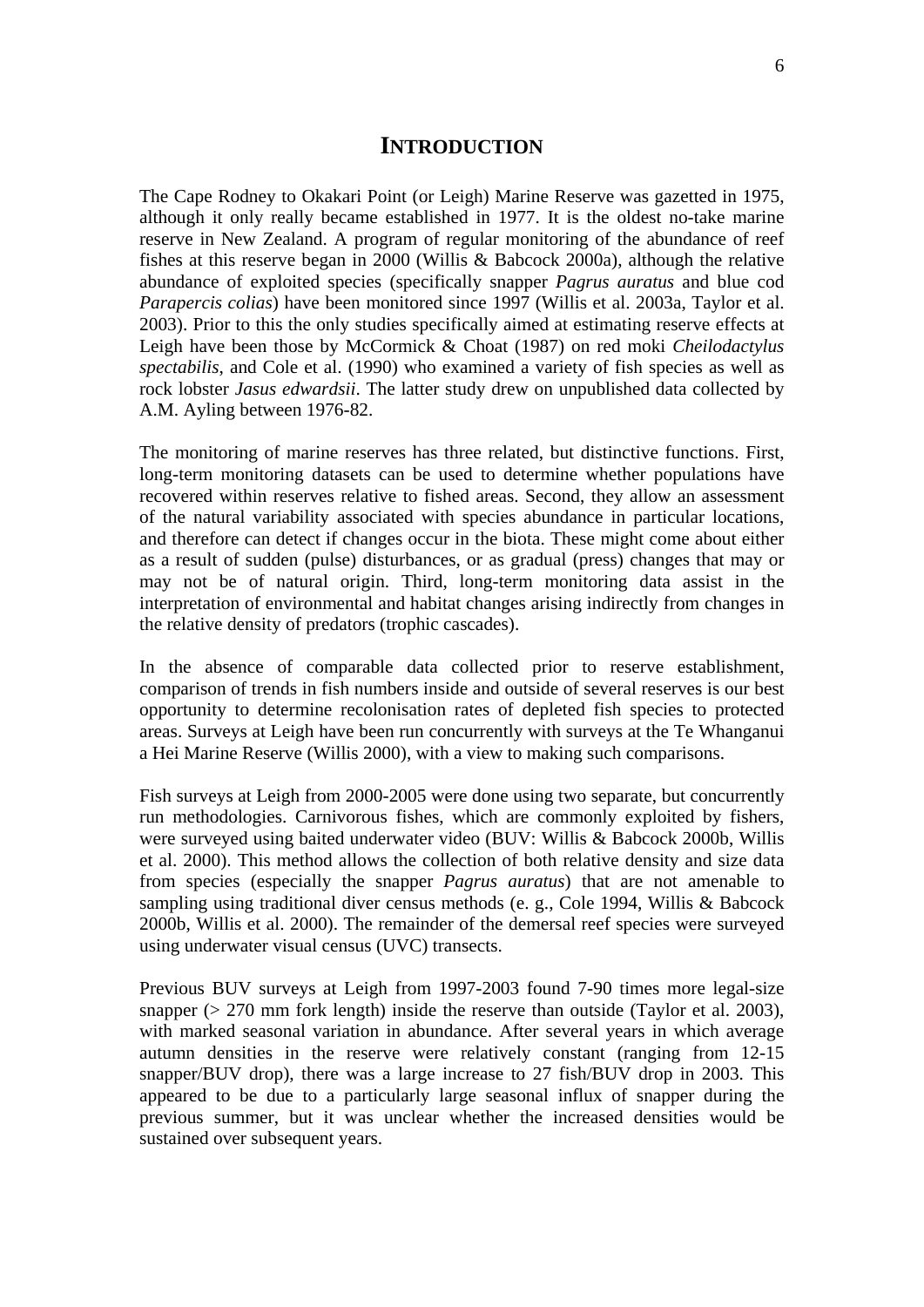This report presents the results of a survey conducted during autumn 2005 using identical techniques to previous years. This report should be read in conjunction with the previous reports (Willis & Babcock 2000a, Willis et al. 2003b, Taylor et al. 2003).

# **Terminology/Abbreviations**

In this report, we use the following terminology and abbreviations:

ANOVA: analysis of variance.

BUV: baited underwater video. Sampling method developed specifically to survey snapper over small spatial scales. For a full description see Willis & Babcock (2000b).

CAP: canonical analysis of principal coordinates. A constrained ordination technique for testing *a priori* hypotheses about multivariate data (see Appendix 1 of Willis et al. 2003b for further details).

GLM: generalised linear models.

JUVsna: the number of snapper less than the recreational size limit of 270 mm fork length.

LEGsna: the number of snapper larger than the recreational size limit of 270 mm fork length.

MAXsna: the total number of snapper seen in a 30 min BUV sequence.

mMDS: metric multidimensional scaling (= PCO: principal coordinate analysis).

nMDS: non-metric multidimensional scaling. An unconstrained ordination technique for visualising multivariate data in two dimensions (see Appendix 1 of Willis et al. 2003b for further explanation).

PCO: principal coordinate analysis. An unconstrained ordination technique for visualising multivariate data in two dimensions (see Appendix 1 of Willis et al. 2003b for further explanation).

PERMANOVA: permutational multivariate analysis of variance (Anderson 2001a).

PERMDISP: permutational analysis of multivariate dispersions (Anderson 2004).

Status: as a factor in a model, the comparison of reserve versus non-reserve densities.

UVC: underwater visual census. Sampling method utilising scuba divers to count fish in 25 m  $\times$  5 m transects.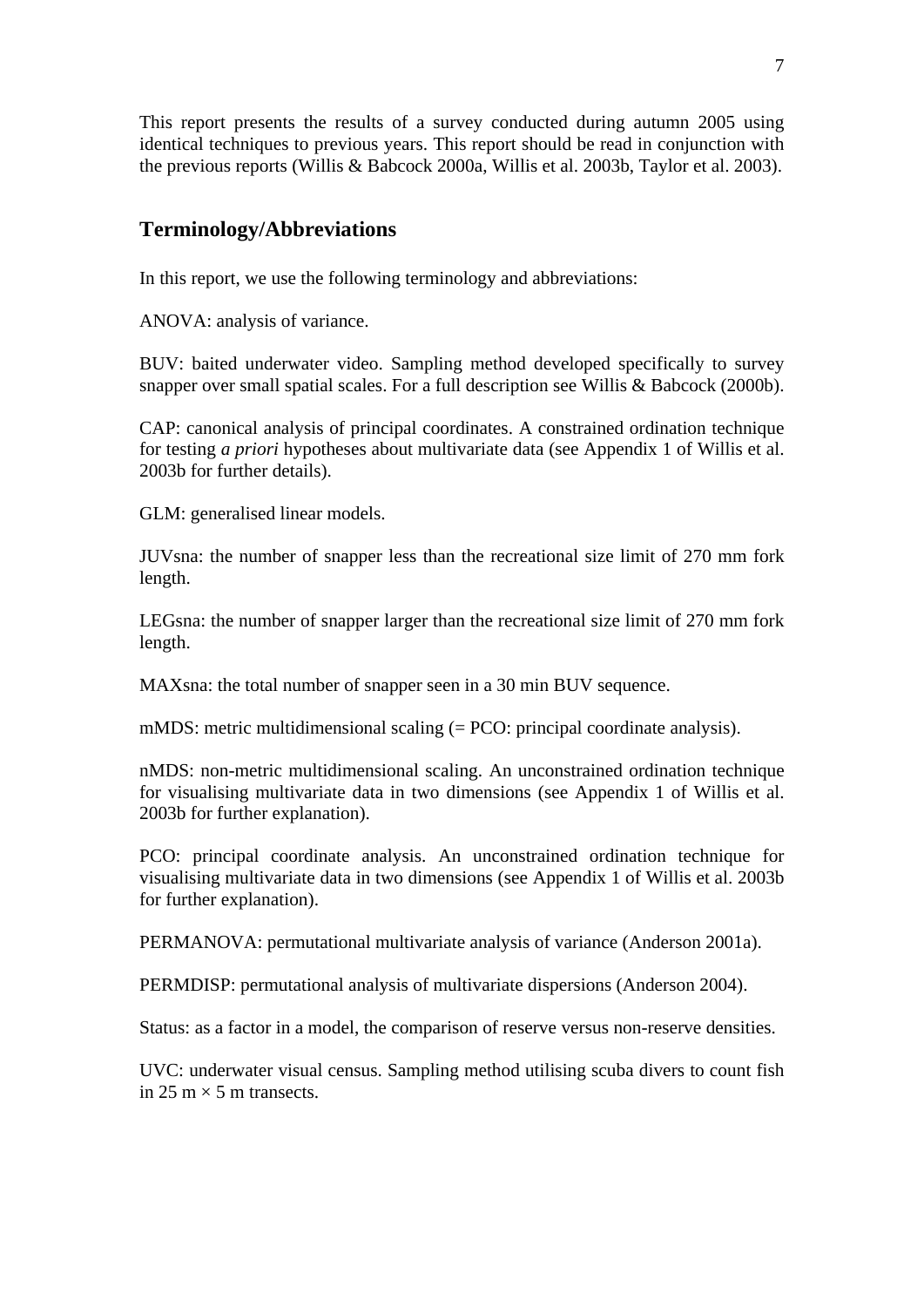# **METHODS**

# **Survey design**

The 2005 census of the Cape Rodney to Okakari Point Marine Reserve was done from April 26-May 2 (BUV) and April 26-28 (UVC). Data for previous years were taken from Taylor et al. (2003).

The survey design and methods were identical to those used by Willis et al. (2003b) in past surveys. Survey sites were selected following a randomised block design. The reserve and environs were divided into twelve survey areas (six reserve and six nonreserve, Fig. 1). Within each area, sites were selected to encompass the variability in habitat types as well as geographic coverage of the areas. Two reef sites per area were selected for underwater visual census, and four sites per area for video deployments. Power analysis of data from previous surveys indicated that this level of replication was sufficient to detect effect sizes (in terms of reserve:non-reserve ratio of snapper density) of 2.3 for MAXsna and 5.3 for LEGsna, with power set at 0.8 (Willis et al. 2003a). The BUV deployments were haphazardly distributed, although constrained by bottom topography, weather, and current conditions.



**Figure 1.** Map of sampling areas in and around the Cape Rodney to Okakari Point Marine Reserve. The dashed line shows the reserve boundary.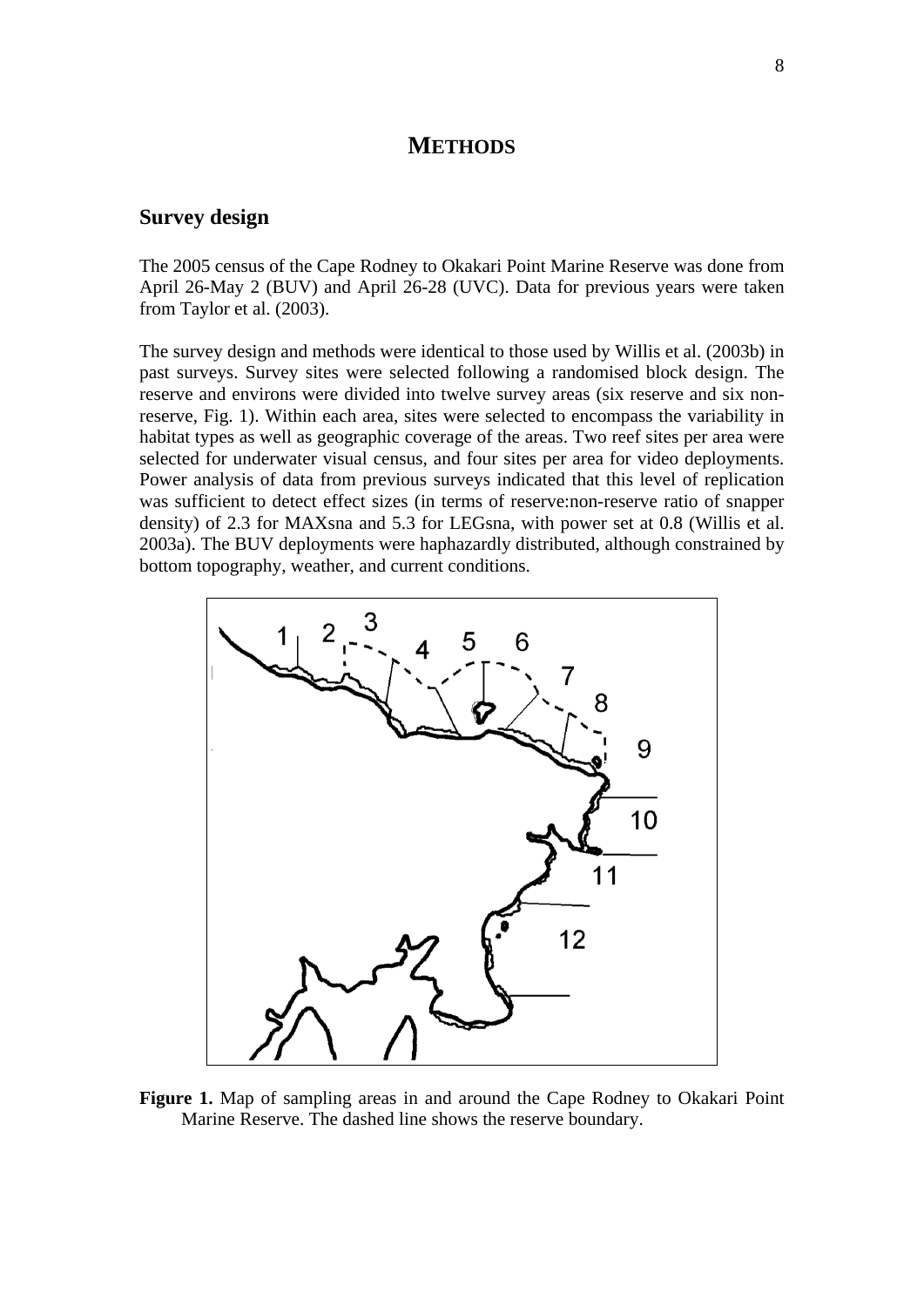#### **Survey methods**

#### *Underwater visual census*

Within each site, two divers surveyed fishes within a total of ten  $25 \text{ m} \times 5 \text{ m}$  transects. A diver would fasten a fibreglass tape to the substratum, then swim 5 m before commencing counts to avoid sampling fish attracted to the diver. The tape was swum out to 30 m, with all fish visible 2.5 m either side of the swim direction included. Occasionally, blue cod would follow divers between transects, and care was taken not to include these individuals in subsequent transect replicates. Depth and broad habitat type were recorded for each transect.

# *Baited underwater video*

BUV sampling was done using two cameras deployed from the University of Auckland's R. V. Hawere. Each camera was mounted on a frame with attached bait holder (Fig. 2). The bait holder contained four pilchards (*Sardinops neopilchardus*) that were broken up to maximise the odour plume, and a fifth whole pilchard was cable-tied to the lid. Fresh baits were used for each replicate. Prior to deployment, location data (including GPS coordinates), depth, and time were written down and filmed so that each video sequence was introduced by this information. The recorder for one of the two camera systems was situated on the anchored Hawere, and connected to the camera by a cable. In the second (new) system, we used a selfcontained Sony digital camcorder in an underwater housing, so that it could be dropped and retrieved later via a surface float, with no anchoring of the vessel required. The field of view was the same as for the original BUV system to ensure that results were comparable. The use of a second camera enabled us to reduce field time by running two BUV stations simultaneously. All video sequences were of 30 minutes duration (from the time the unit contacted the seabed).



**Figure 2.** Baited underwater video assembly, with dimensions of the stand.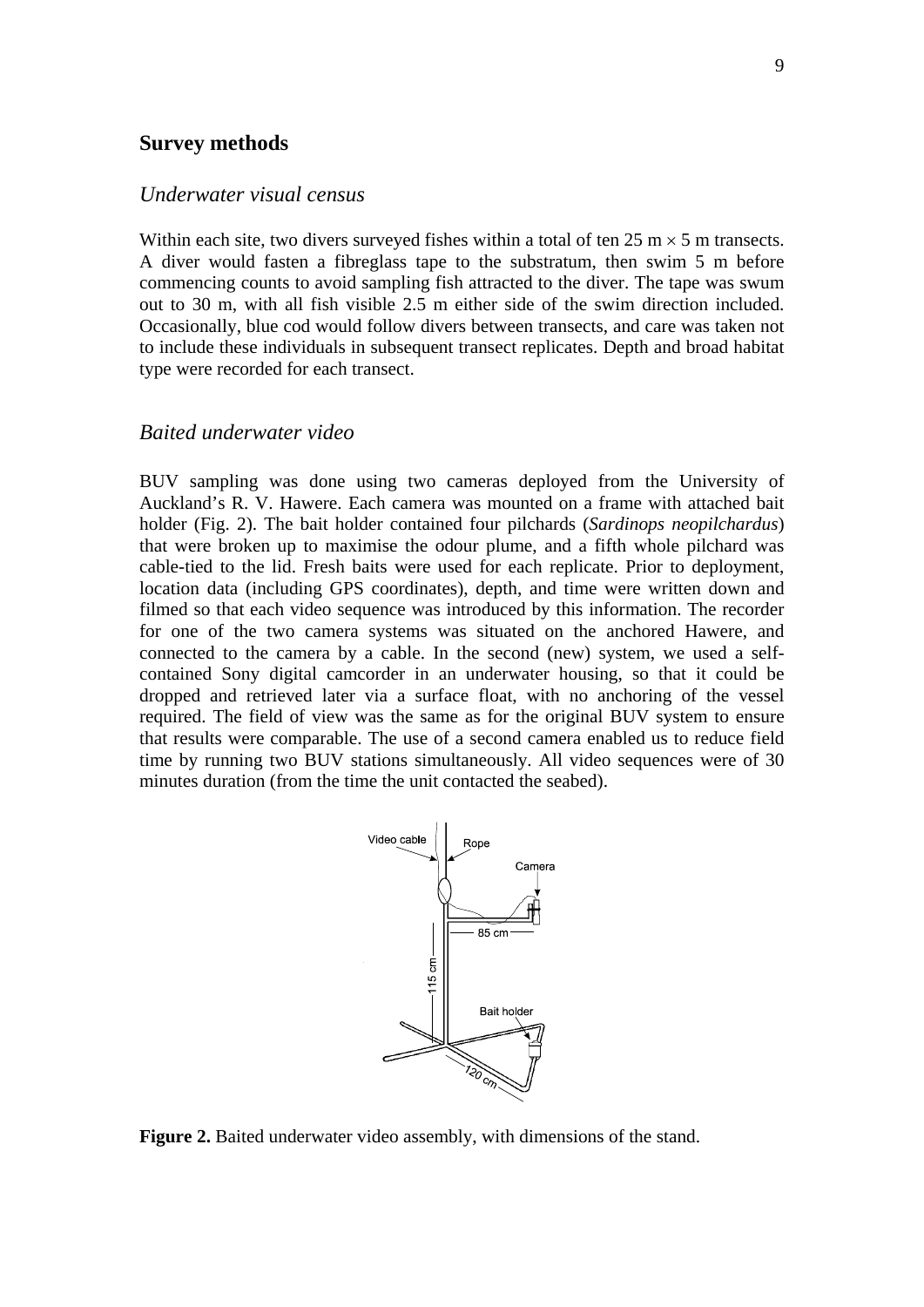#### Analysis of video footage

Videotapes were played back on a VCR with a real-time counter, and the number of each species of fish present at the bait enumerated at 30 s intervals. The maximum number of snapper (MAXsna) and the maximum number of blue cod (MAXcod) present at the bait during each 30 min sequence were recorded, as well as the time from deployment at which each count was made (i. e.,  $t_{MAXsna}$ ,  $t_{MAXcod}$ ). The MAX index has been previously shown to provide the best estimates of snapper and blue cod relative density (Willis & Babcock 2000b, Willis et al. 2000). Individual fish were measured (fork length for snapper, total length for blue cod) by digitising video images using the SigmaScan® image analysis system, and obtaining a three-point calibration (to compensate for wide-angle distortion) for each image using the marks visible on the base quadrat. Measurements were usually only made of those fish present within the quadrat when the count of the maximum number of fish of a given species in a sequence (e. g., MAXsna) was made. The only exception to this rule was where fish were seen elsewhere in the sequence that were obviously different fish, by virtue of size (i. e., differed from MAXsna measurements by  $> 100$  mm). Small snapper that appeared early in the sequence were the most frequent additions to the dataset, but sometimes one or two large fish were measured in this way. While this meant that some fish moving in and out of the field of view might not have been measured, it also avoided repeated measurement of the same individuals.

The ability to measure fish length allowed the acquisition of three forms of snapper relative density data: the maximum number, and the number of  $fish > or < minimum$ legal size (e. g., LEGsna, JUVsna).

# **Statistical analyses**

### *Univariate analyses*

Three univariate variables were of particular interest from the BUV data: the density of snapper (i) of all sizes, (ii) of legal size  $(> 270 \text{ mm}$  fork length) and (iii) juveniles (< 270 mm fork length). These variables consist of 'count' data, which are often not normally distributed and also tend to have heterogeneous variances among samples, because the variance is generally a function of the mean (e. g., Taylor 1961). Therefore, as in previous reports, ratios of densities of snapper between reserve and non-reserve areas for BUV data were analysed using generalised linear models (GLMs, McCullagh & Nelder 1989). Count data for each variable of interest was modelled using the log-linear model with overdispersed Poisson errors, due to the fact that fish may not behave independently of each other. The log-linear model with correction for overdispersion was fitted using quasi-maximum likelihood with the R statistical computer package (R Development Core Team 2004). This expresses the fish counts, *Y*, as

*Y* ~ *Poisson*(λ)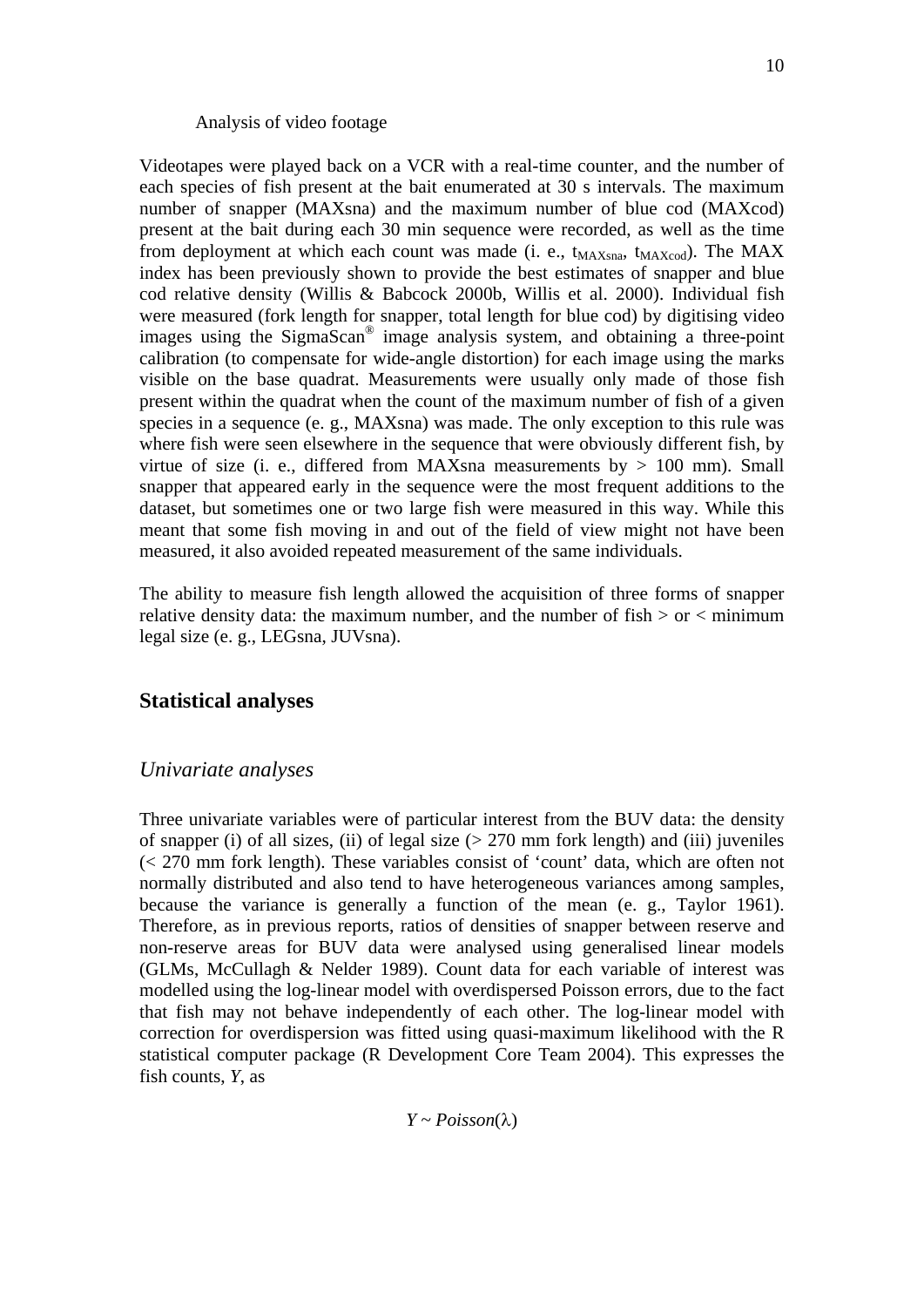where *Poisson*(λ) denotes a (possibly overdispersed) Poisson distribution with expected value of  $\lambda$ , and  $log(\lambda)$  is modelled as a linear function of the factors. For example, the expected count of fish in replicate *j* in an area of status *i* (where  $i = 1$ ) indicates reserve sites and  $i = 2$  indicates non-reserve sites) is modelled by

$$
\log(\lambda_{ij}) = \mu + \alpha_i
$$

where  $\mu$  is the overall mean and  $\alpha$  is the parameter corresponding to the status effect to be estimated. For a log-linear model, the estimates of effects are multiplicative in nature. The estimate of the effect size is given as a ratio between reserve and nonreserve densities. Thus, an estimated ratio of 1 would indicate no effect, an estimated ratio of 2 would indicate that reserve sites have, on average, two times  $(x2)$  the density of snapper observed at non-reserve sites, and so on. In accordance with previous assessments, only changes of 100% or greater were regarded as biologically significant. This conservative approach reduces the probability of committing a Type I error (i. e., rejecting the null hypothesis where in fact no real difference exists).

In addition to the multiplicative models obtained using the GLM approach as described above for the BUV data, there were also cases where specific contrasts were of interest. These were tested using non-parametric approaches. For example, we wished to contrast the UVC (or BUV) observations for individual species of fish (snapper and blue cod) for the previous census (autumn 2003) with those obtained in the current year (autumn 2005). This was done using the means of the observations from each area (because the error variability for the test was considered to be that from area to area) and performing a paired Wilcoxon signed rank test (e. g., Sokal and Rohlf 1981), with continuity correction. Such an approach is appropriate for nonnormal data. Another specific contrast of interest for particular variables was that between the area means inside versus those outside the marine reserve for the UVC data. Here, the two-sample Wilcoxon rank sum test (equivalent to the Mann-Whitney U test, see Sokal and Rohlf 1981), again with continuity correction, was used.

The total number of species and the total number of individuals recorded using UVC were also analysed using a traditional two-way nested ANOVA, with "Status" (reserve versus non-reserve) treated as a fixed factor and "Areas" treated as a random factor, nested within "Status". Levene's test for homogeneity of variances and Shapiro-Wilk tests for normality ensured assumptions were fulfilled for each of these two variables before proceeding with the ANOVA. All non-parametric and traditional univariate tests were done using the R statistical computer program (R Development Core Team 2004).

#### *Multivariate analyses*

Multispecies UVC data were examined using both univariate and multivariate techniques. All multivariate analyses were done using data pooled at the level of individual stations (i. e., the  $n = 10$  transects were summed for each variable to obtain a single observation for each station). There were 27 fish species recorded and included in analyses and a total of 24 multivariate observations, consisting of 2 stations within each of 12 areas, with 6 areas located inside the reserve (areas 3-8) and 6 areas located outside the reserve (areas 1, 2, 9-12).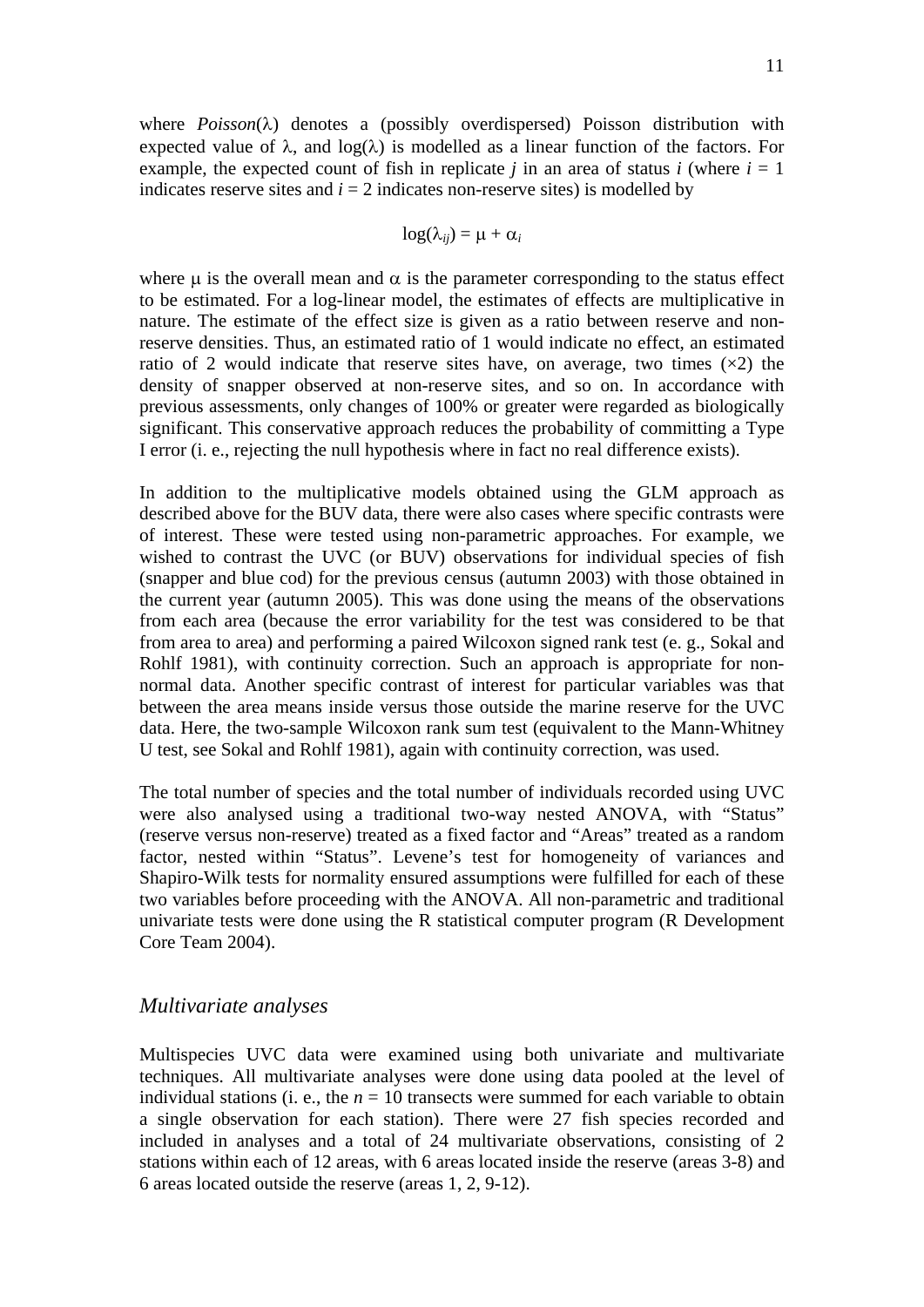All multivariate methods were based on Bray-Curtis dissimilarities (Bray and Curtis 1957) calculated among observations for data transformed to  $y' = \ln(y + 1)$ . Whole assemblages were analysed using permutational multivariate analysis of variance (PERMANOVA, Anderson 2001a), with "Status" (reserve versus non-reserve) treated as a fixed factor and "Areas" treated as a random factor, nested within "Status". Pvalues were obtained using appropriate permutation tests for each individual term in the model (Anderson 2001b). Data were also tested for homogeneity of multivariate dispersions using the computer programme PERMDISP (Anderson 2004). Relative dissimilarities in the fish assemblages observed at different stations were visualized using principal coordinate analysis (PCO, Gower 1966), also known as metric multidimensional scaling (mMDS).

The effect of marine reserve status on fish assemblages was also examined using canonical analysis of principal coordinates (CAP, Anderson and Willis 2003, Anderson and Robinson 2003). CAP is a constrained ordination method that is effectively a PCO followed by a traditional canonical discriminant analysis on an appropriate number of the PCO axes. It allows one to find an axis through the multivariate cloud that is best at discriminating group differences, if such differences do indeed exist in the multivariate space. Correlations of individual species with the canonical axis corresponding to "Status" was used as an indication of the species responsible for patterns of differences in assemblages observed between reserve and non-reserve stations. *P*-values for all multivariate tests (PERMANOVA, PERMDISP and CAP) were obtained using 9999 permutations.

Non-metric multidimensional scaling (nMDS) was used to display long-term changes at the community level. nMDS creates low-dimensional maps of relationships among samples (in this case each survey-status combination), where the distance between two points is proportional to their ranked biological dissimilarity as measured by a dissimilarity coefficient. The nMDS was done on density data for all taxa except the pelagic schooling species (yellow-eyed mullet *Aldrichetta forsteri*, kahawai *Arripis trutta*, koheru *Decapterus koheru*, and jack mackerel *Trachurus novaezelandiae*). Density data were averaged for each survey-status combination prior to analysis. The nMDS was run both with and without density data for the heavily harvested species (snapper and blue cod) in order to determine their influence on the overall community pattern.

# **RESULTS**

## **Baited underwater video**

# *Snapper* Pagrus auratus

After four years in which total snapper densities within the reserve increased slowly from an average of ~12 individuals per BUV drop in autumn 1998 to 14.6 in autumn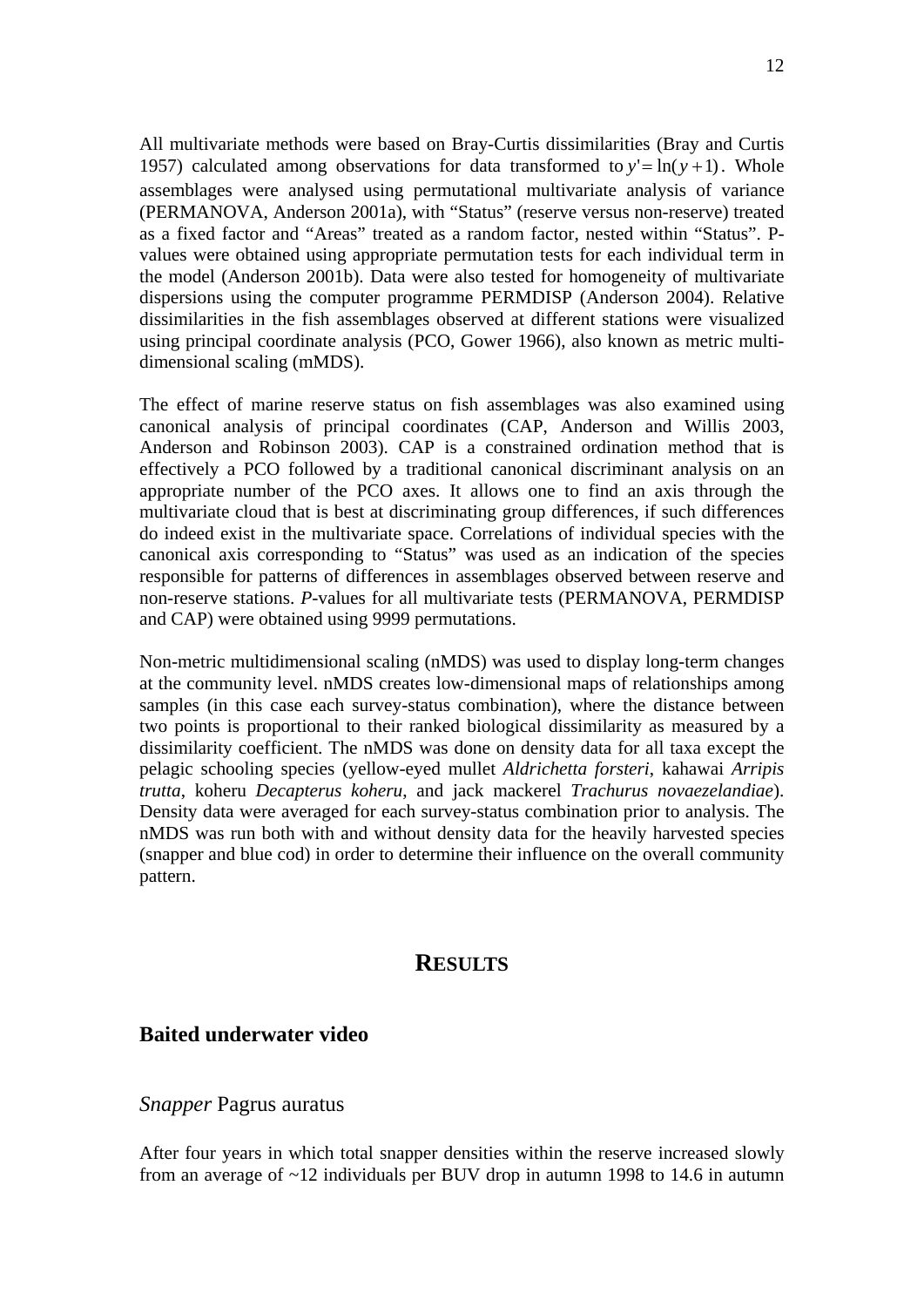2002, the autumn 2003 survey revealed a dramatic increase in mean density to 26.7 individuals per BUV drop. In autumn 2005 the mean density dropped from this high to  $19.0 \pm 3.8$  (SE) fish per BUV drop (paired Wilcoxon signed rank test comparing autumn 2003 with autumn 2005:  $P = 0.03$ ) (Fig. 3a, Table 1). Outside the reserve the mean total snapper density in 2005 was only  $5.3 \pm 1.4$  individuals per BUV drop, a value that differed little from previous years (autumn densities ranged from ~3.5-6.7 during 1998-2003). Legal sized  $(> 270 \text{ mm}$  fork length) snapper were 12.8 times more abundant inside the reserve than outside in 2005, down on the ratio of 27.7 observed in 2003, but in line with values from previous autumn surveys (10.4 in 2001 and 13.1 in 2002) (Fig. 3b, Table 1). Legal snapper continue to be rare outside the reserve (1.3  $\pm$  0.4 individuals per BUV drop). Densities of undersize fish were consistent with previous years (2.5  $\pm$  0.9 individuals per BUV drop inside the reserve and 4.0  $\pm$  1.1 outside), and continued the trend of no consistent difference between reserve and nonreserve areas (Fig. 3c, Table 1).

The spatial distribution pattern of legal snapper was broadly consistent with earlier surveys in that the highest densities occurred near the centre of the reserve, around Goat Island (Fig. 4). Interestingly, the decline in densities of legal snapper from 2003 to 2005 appears to be due largely to a decrease in numbers in the western half of the reserve (areas 3-5). Densities in the reserve were very low at the western boundary (area 3) in 2005 but boundary area 8 at the eastern end of the reserve continued to hold reasonable numbers of fish. Snapper densities are naturally low in Area 1 because of the limited seaward extent of reef. Areas 2 and 9, however have considerable reef area, but are intensively fished both from boats and the shore (T. J. Willis, pers. obs.). High fishing pressure from these areas is likely to affect reserve areas 3 and 8.

As in previous surveys, the average fork length of snapper inside the reserve in 2005 was over 100 mm greater than that of fish outside the reserve (Fig. 5, Table 2). In 2005 we recorded the largest snapper ever seen on BUV in the reserve; this individual was at Alphabet Bay on the western side of Goat Island and had an estimated fork length of 1029 mm. A fish of this length would weigh 18.6 kg (or 41.1 lb) according to the length-weight equation of Paul (1976), though it may be dangerous to extrapolate to a fish this long as the largest of the 780 fish that contributed data to Paul's equation was only 710 mm FL.

Data from the four autumn surveys reveal a steady increase in the average size of all snapper within the marine reserve of 20-23 mm per year from 2001 to 2005 (Table 2). Fish outside the reserve showed comparable increases in average length from 2001 to 2003, but there was no further increase in 2005.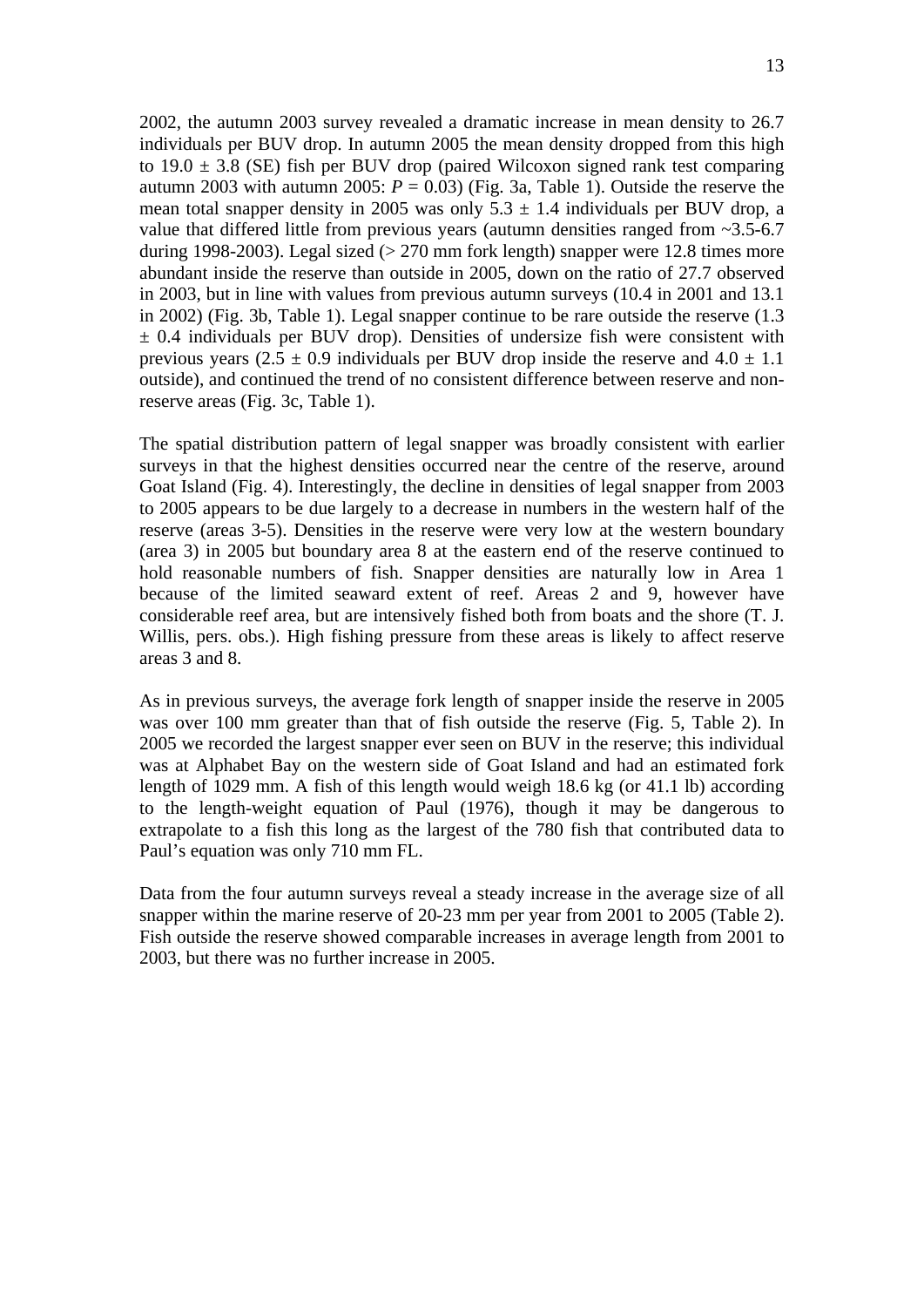**Table 1.** Mean densities of snapper *Pagrus auratus* inside and outside the Cape Rodney to Okakari Point Marine Reserve, from 2000-2005 BUV surveys. Statistically significant ( $P < 0.05$ ) ratios of reserve (R) to non-reserve (NR) densities are denoted by  $*$ . MAXsna = all fish, LEGsna = fish > 270 mm fork length, and  $JUVsna = fish < 270$  mm fork length.

| Survey      | Density        | Reserve | Non-    | R:NR     | Lower     | Upper     |
|-------------|----------------|---------|---------|----------|-----------|-----------|
|             | measure        | mean    | reserve | ratio    | 95% CL    | 95% CL    |
|             |                |         | mean    |          | for ratio | for ratio |
| Spring 2000 | MAXsna         | 9.00    | 7.57    | 1.19     | 0.62      | 2.28      |
|             | LEGsna         | 4.23    | 0.05    | 88.77*   | 4.78      | 1646.98   |
|             | <b>JUV</b> sna | 4.77    | 7.52    | 0.63     | 0.30      | 1.35      |
|             |                |         |         |          |           |           |
| Autumn 2001 | MAXsna         | 13.42   | 6.67    | $2.01*$  | 1.12      | 3.62      |
|             | LEGsna         | 7.79    | 0.75    | 10.39*   | 3.84      | 28.07     |
|             | <b>JUV</b> sna | 5.62    | 5.91    | 0.95     | 0.47      | 1.91      |
|             |                |         |         |          |           |           |
| Spring 2001 | MAXsna         | 7.08    | 4.09    | 1.73     | 0.87      | 3.45      |
|             | LEGsna         | 6.17    | 0.87    | $7.09*$  | 2.51      | 20.06     |
|             | <b>JUV</b> sna | 0.91    | 3.22    | $0.28*$  | 0.11      | 0.76      |
|             |                |         |         |          |           |           |
| Autumn 2002 | MAXsna         | 14.58   | 5.62    | $2.59*$  | 1.49      | 4.52      |
|             | LEGsna         | 10.33   | 0.79    | 13.05*   | 4.47      | 38.10     |
|             | <b>JUV</b> sna | 4.24    | 4.83    | 0.88     | 0.46      | 1.17      |
|             |                |         |         |          |           |           |
| Autumn 2003 | MAXsna         | 26.67   | 4.08    | $6.53*$  | 4.12      | 10.36     |
|             | LEGsna         | 21.92   | 0.79    | $27.69*$ | 11.56     | 66.32     |
|             | <b>JUV</b> sna | 4.75    | 3.29    | 1.44     | 0.82      | 2.54      |
|             |                |         |         |          |           |           |
| Autumn 2005 | MAXsna         | 19.04   | 5.29    | $3.60*$  | 2.17      | 5.96      |
|             | LEGsna         | 16.54   | 1.29    | 12.81*   | 5.89      | 27.85     |
|             | <b>JUV</b> sna | 2.50    | 4.00    | 0.63     | 0.28      | 1.38      |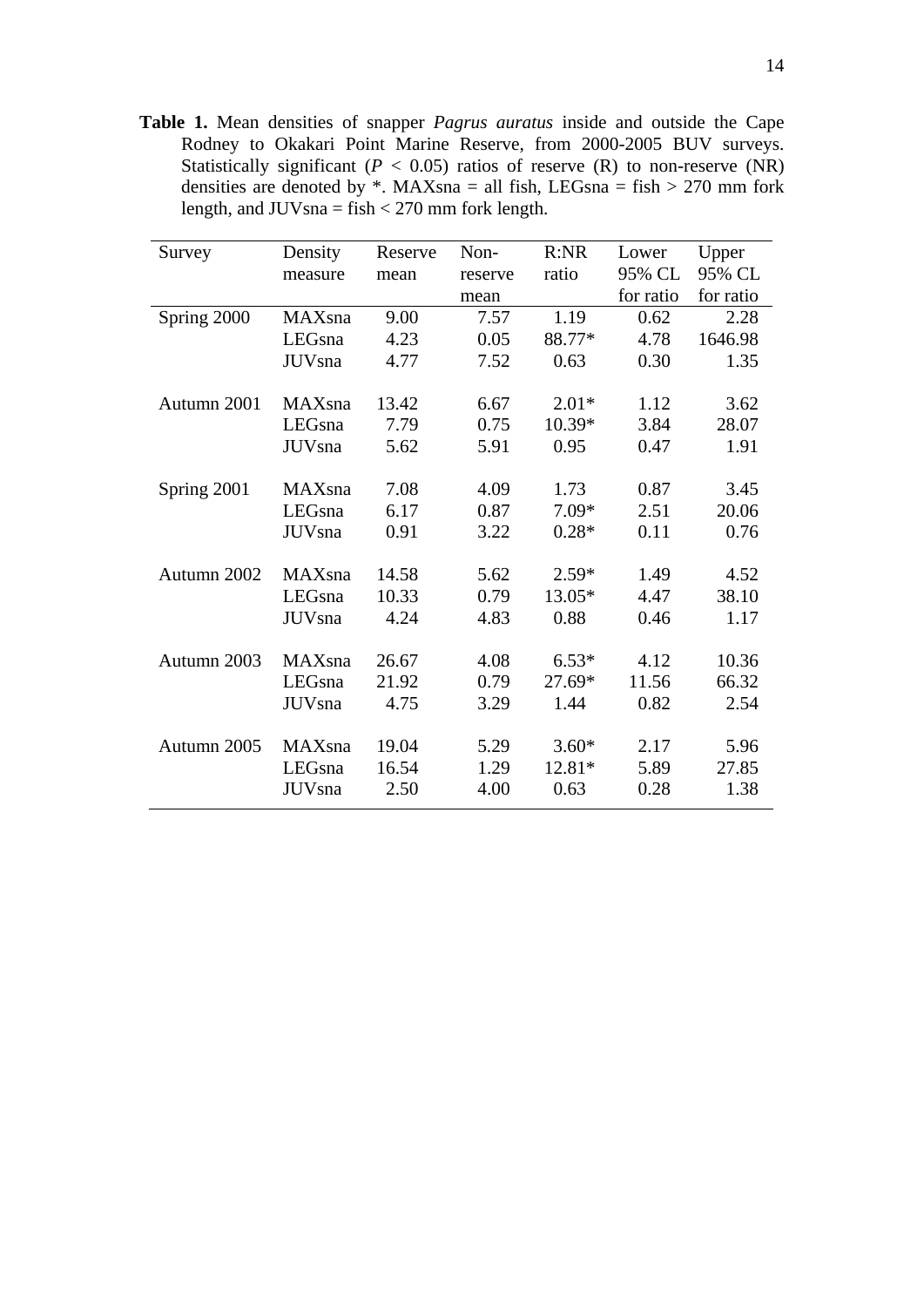| Survey        | Reserve mean | N:      | Non-reserve | N:      | Difference | 95%       |
|---------------|--------------|---------|-------------|---------|------------|-----------|
|               | fork length  | Reserve | mean fork   | Non-    | between    | <b>CI</b> |
|               | (mm)         |         | length (mm) | reserve | means (mm) |           |
| All snapper   |              |         |             |         |            |           |
| Spring 2000   | 288.9        | 197     | 148.8       | 159     | $140.2*$   | 24.9      |
| Autumn 2001   | 307.7        | 322     | 203.5       | 160     | $104.1*$   | 18.8      |
| Spring 2001   | 389.2        | 165     | 217.9       | 94      | $171.3*$   | 25.4      |
| Autumn 2002   | 328.8        | 342     | 214.4       | 135     | 114.4*     | 19.1      |
| Autumn 2003   | 351.6        | 640     | 242.1       | 98      | $109.5*$   | 20.1      |
| Autumn 2005   | 391.5        | 457     | 241.9       | 127     | $149.6*$   | 22.7      |
|               |              |         |             |         |            |           |
| Legal snapper |              |         |             |         |            |           |
| Spring 2000   | 410.6        | 96      | 278.0       | 1       | 132.6      | 269.1     |
| Autumn 2001   | 374.2        | 187     | 333.5       | 18      | 40.7       | 47.8      |
| Spring 2001   | 410.5        | 145     | 310.0       | 21      | $100.4*$   | 45.9      |
| Autumn 2002   | 371.3        | 242     | 300.3       | 19      | $71.1*$    | 45.5      |
| Autumn 2003   | 377.4        | 526     | 343.2       | 19      | 34.2       | 40.1      |
| Autumn 2005   | 417.8        | 397     | 294.6       | 31      | 123.2*     | 41.2      |
|               |              |         |             |         |            |           |

**Table 2.** Mean sizes of snapper *Pagrus auratus* inside and outside the Cape Rodney to Okakari Point Marine Reserve, from 2000-2005 BUV surveys. Statistically significant ( $P < 0.05$ ) differences are denoted by  $*$ . N = number of fish.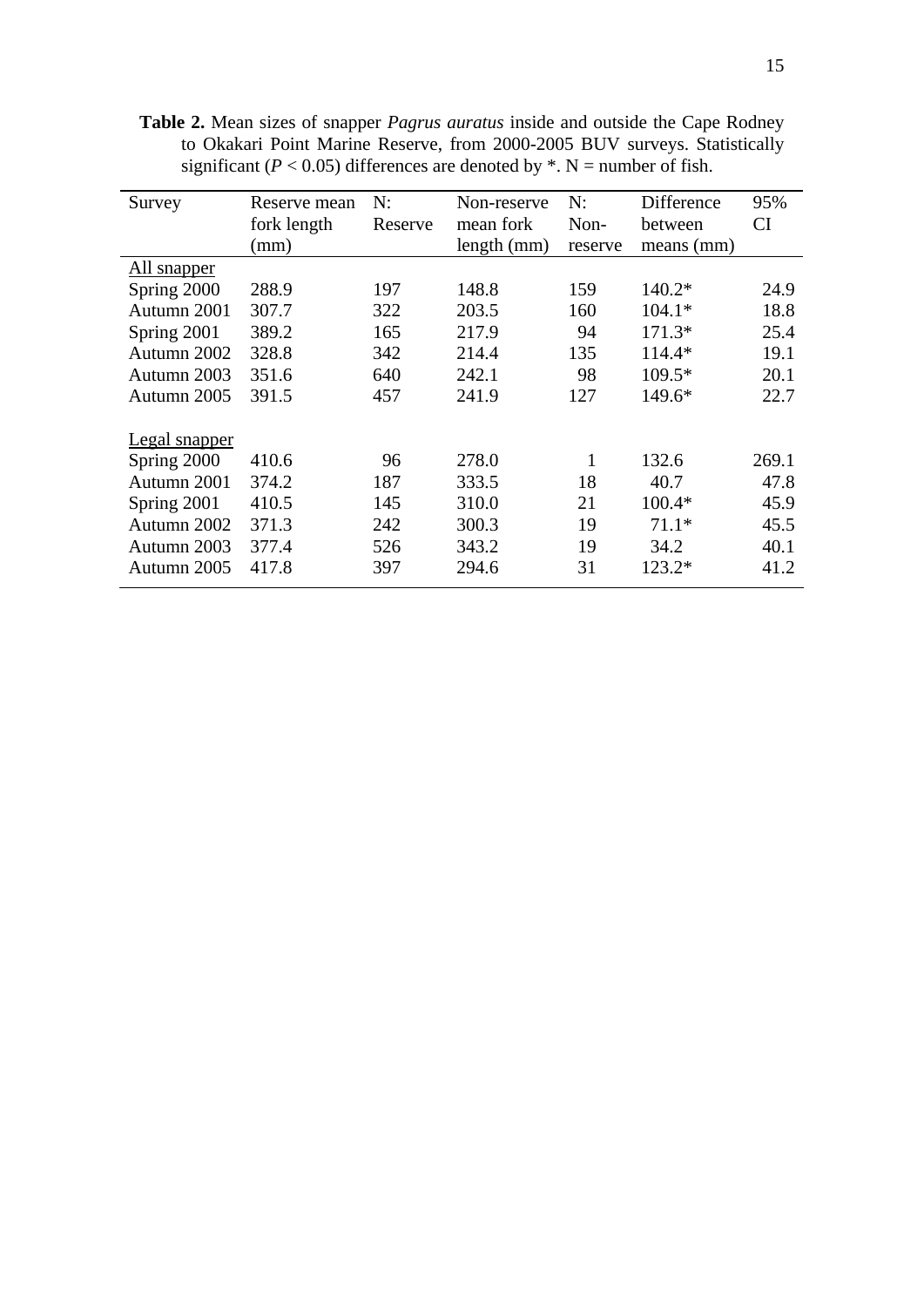

**Figure 3.** Long term trends in the relative density of snapper *Pagrus auratus* inside and outside the Cape Rodney to Okakari Point Marine Reserve, as measured using BUV. (a) All snapper (MAXsna), (b) Legal-size (> 270 mm fork length) snapper, (c) undersize snapper  $\ll$  270 mm fork length).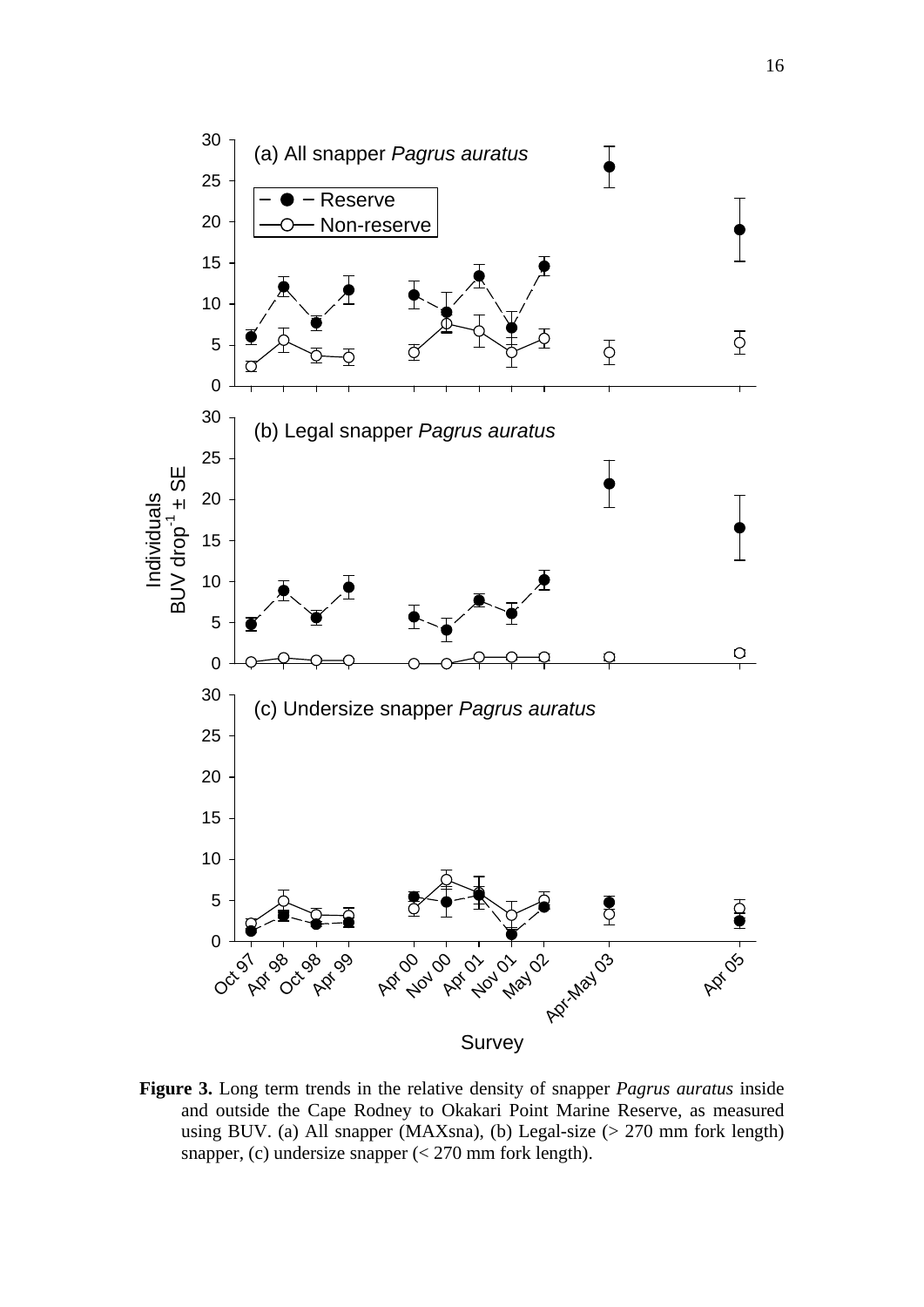

**Figure 4.** Relative density of legal-size snapper *Pagrus auratus* within the twelve survey areas, based on (a) modelled data from nine BUV surveys (October 1997–May 2002), and BUV data from 2003 (b) and 2005 (c). Closed symbols are within the reserve, open symbols are fished areas. Dashed vertical lines indicate reserve boundaries.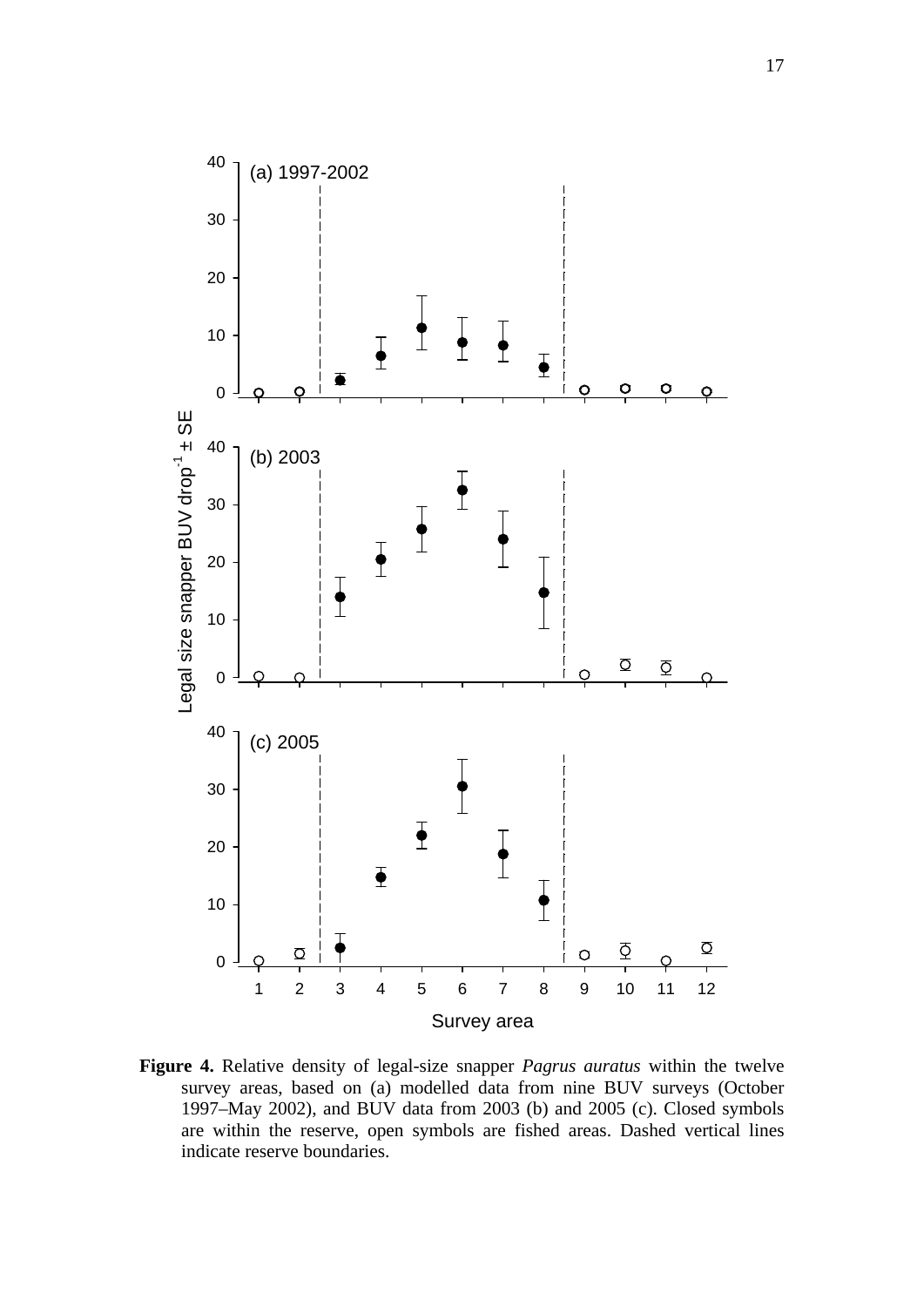

**Figure 5.** Size frequency distributions of snapper *Pagrus auratus* inside and outside the Cape Rodney to Okakari Point Marine Reserve from 2000-2005, as measured using BUV.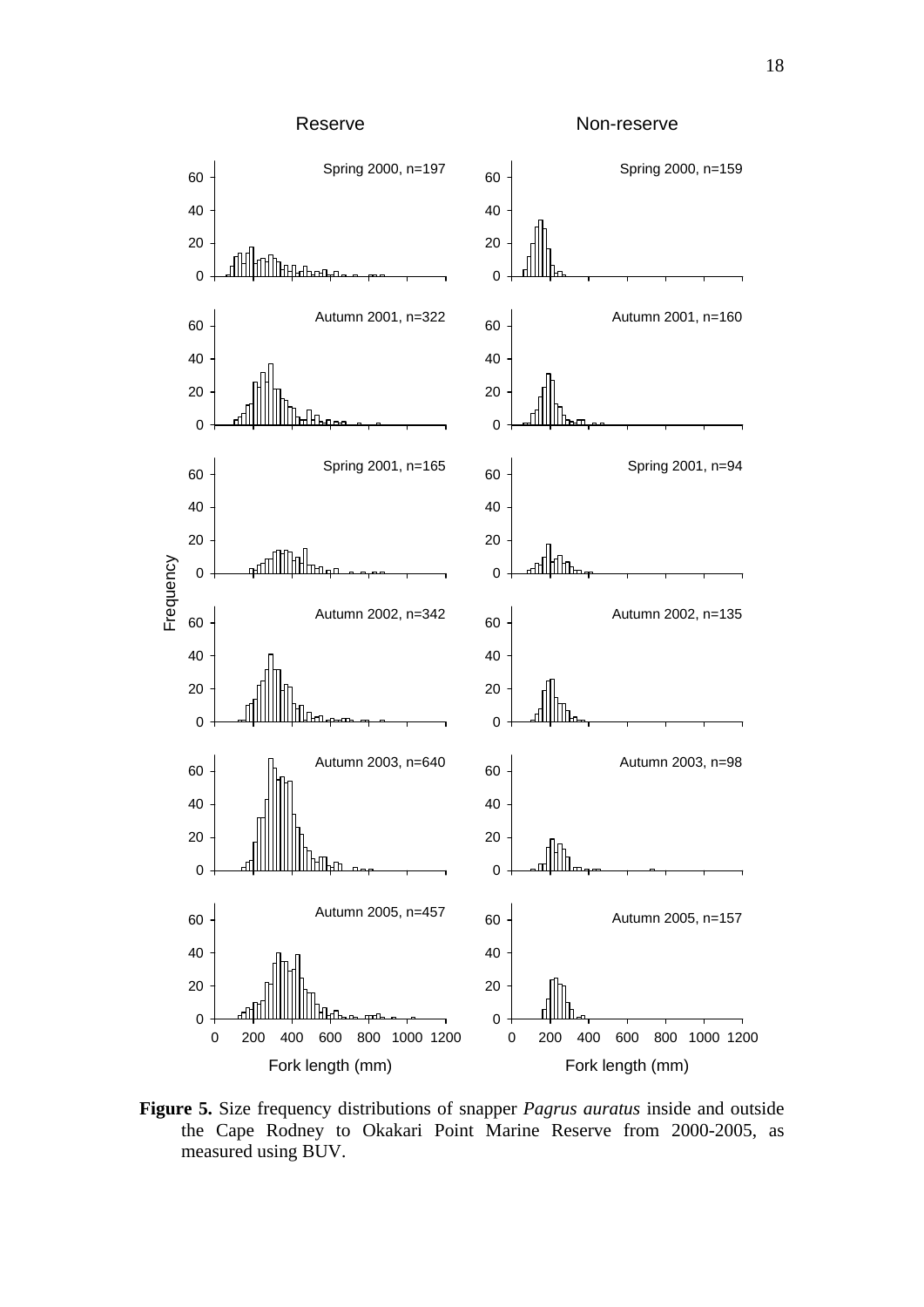# *Blue cod* Parapercis colias

As in previous years, the average blue cod density measured using BUV was higher inside the marine reserve than outside in 2005 (Fig. 6a, Table 3). The average density within the reserve in 2005 was similar to that in 2003, with no apparent trend for a return to the high measured in 1997 (Fig. 6a).

Willis et al. (2003b) suggested that the steep decline in average blue cod density from 1997 to 1999 might be attributable to increasing sea surface temperatures during that period (Fig. 6b). A much longer time-series is required to test the hypothesis that there is a negative correlation of blue cod densities with sea surface temperature, but the data thus far are consistent with it, in that densities declined during the warming period of 1997-1999, were constant while temperature was constant from 2000-2002, and have increased slightly while the temperature dropped from 2003-2005.

As previously, blue cod within the reserve were larger on average than those that occurred outside (Table 4), but numbers were too low for meaningful statistical analysis.

| Survey      | Reserve<br>mean | $Non-$<br>reserve | R:NR<br>ratio | Lower<br>95% CL | Upper<br>95% CL |
|-------------|-----------------|-------------------|---------------|-----------------|-----------------|
|             |                 | mean              |               | for ratio       | for ratio       |
| Spring 2000 | 0.64            | 0.14              | $4.45*$       | 0.94            | 21.08           |
| Autumn 2001 | 0.50            | 0.04              | $12.00*$      | 2.02            | 71.36           |
| Spring 2001 | 0.46            | 0.00              | $\infty^*$    |                 |                 |
| Autumn 2002 | 0.42            | 0.13              | $3.33*$       | 1.22            | 9.90            |
| Autumn 2003 | 0.79            | 0.00              | $\infty^*$    |                 |                 |
| Autumn 2005 | 0.88            | 0.17              | $5.25*$       | 1.42            | 19.40           |

**Table 3.** Mean densities of blue cod *Parapercis colias* inside and outside the Cape Rodney to Okakari Point Marine Reserve, from 2000-2005 BUV surveys. Statistically significant ( $P < 0.05$ ) ratios of reserve (R) to non-reserve (NR) densities are denoted by \*.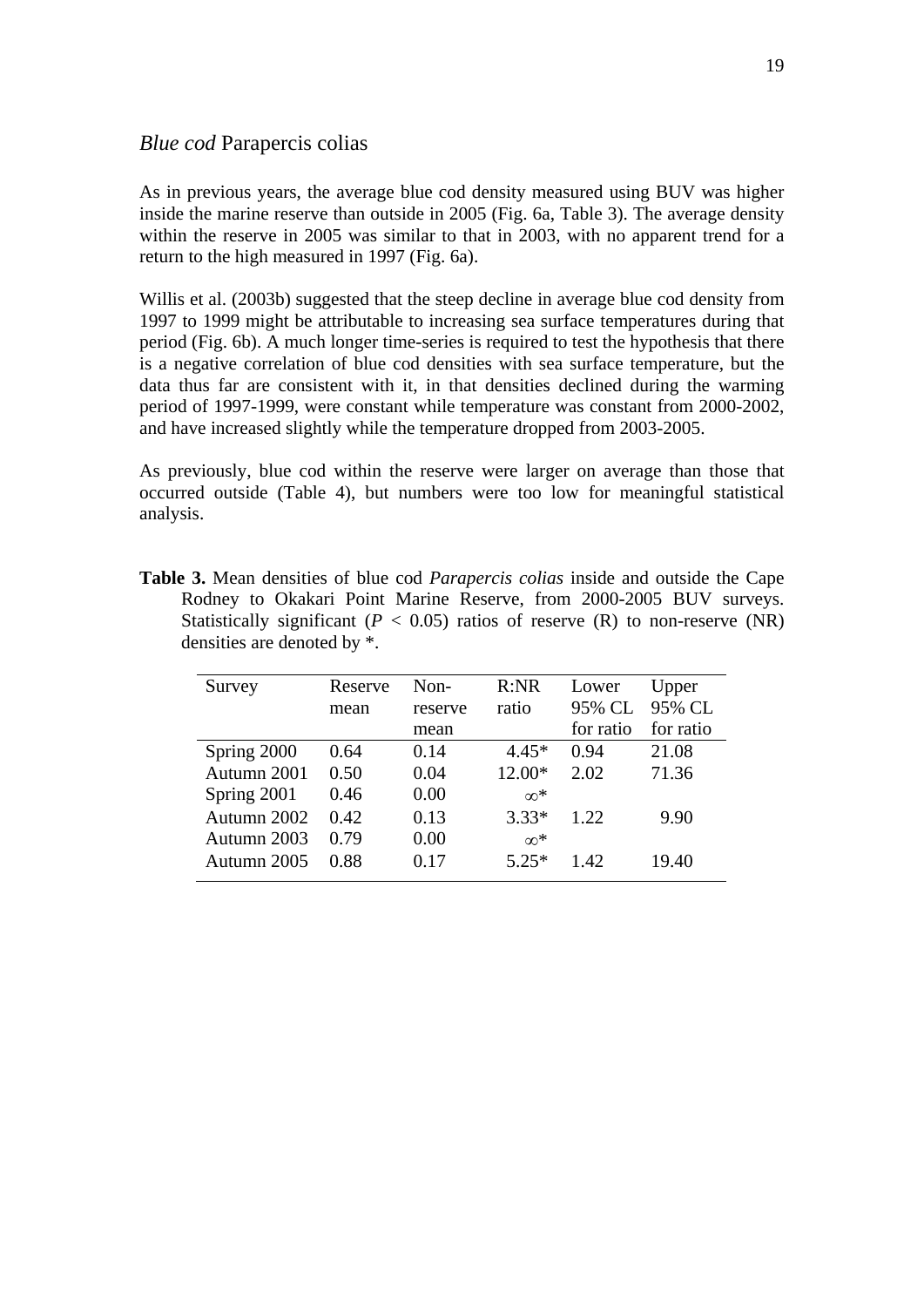**Table 4.** Mean sizes of blue cod *Parapercis colias* inside and outside the Cape Rodney to Okakari Point Marine Reserve, from 2000-2005 BUV surveys. Statistically significant ( $P < 0.05$ ) differences are denoted by  $*$ . N = number of fish.

| Survey      | Reserve mean<br>fork length<br>(mm) | N:<br>Reserve | Non-reserve<br>mean fork<br>length (mm) | N:<br>Non-<br>reserve | Difference<br>between<br>$means$ (mm) | 95%<br>CI |
|-------------|-------------------------------------|---------------|-----------------------------------------|-----------------------|---------------------------------------|-----------|
| Spring 2000 | 314.0                               | 14            | 242.7                                   | 4                     | 71.2                                  | 75.8      |
| Autumn 2001 | 257.2                               | 12            | 117.0                                   |                       | 140.2                                 |           |
| Spring 2001 | 282.9                               | 11            | $\overline{\phantom{0}}$                | $\theta$              |                                       |           |
| Autumn 2002 | 257.6                               | 11            | 197.7                                   | 3                     | 60.0                                  | 66.6      |
| Autumn 2003 | 322.9                               | 19            |                                         | 0                     |                                       |           |
| Autumn 2005 | 284.2                               | 21            | 259.8                                   | 4                     | 24.5                                  | 90.33     |



**Figure 6.** (a) Long term trends in the density of blue cod *Parapercis colias* inside and outside the Cape Rodney to Okakari Point Marine Reserve, as measured using BUV. (b) Sea surface temperature anomalies (from long term average 1967-96).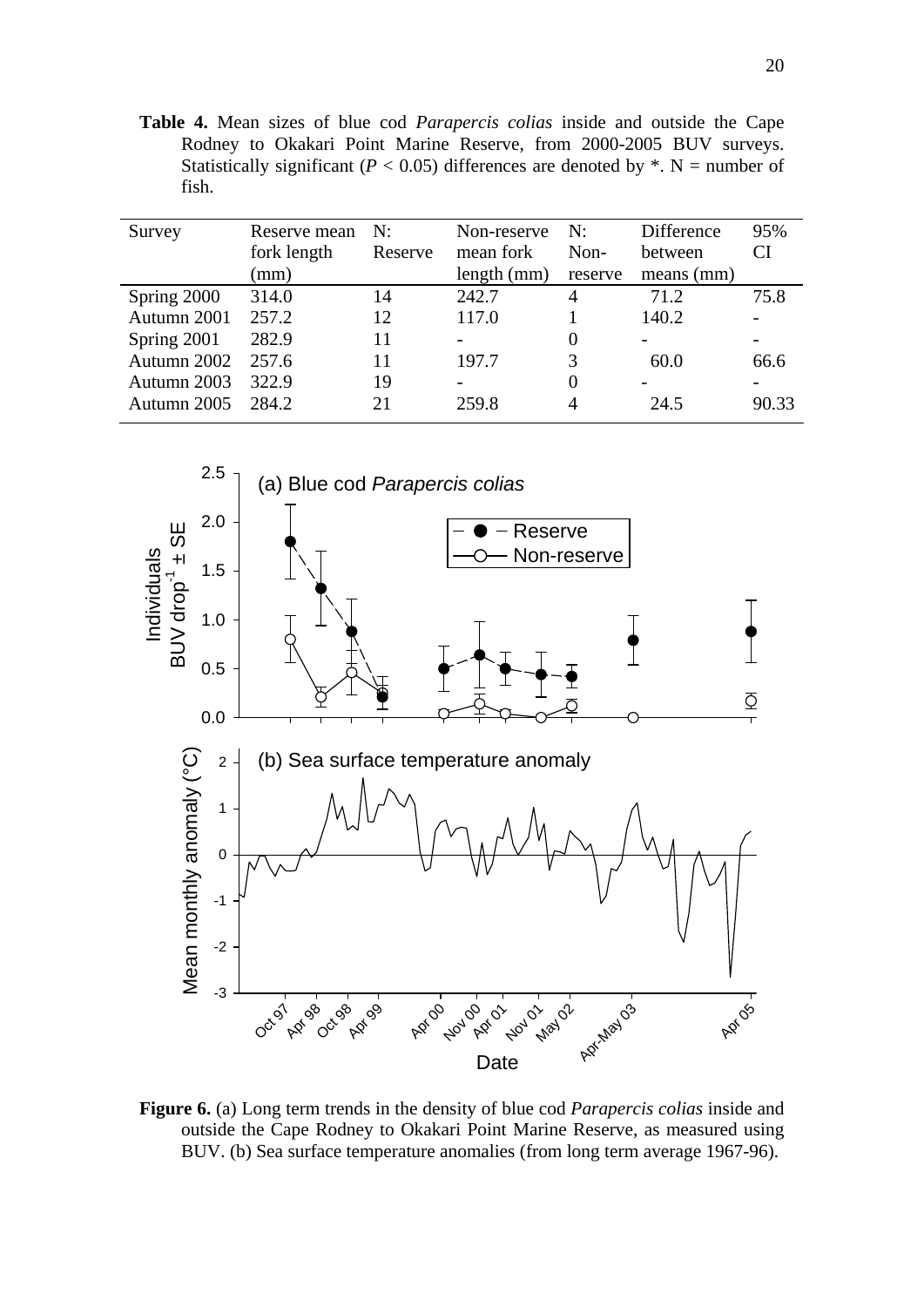# **Underwater visual census**

### *Community-level patterns*

There was significant variability in fish assemblages observed by UVC from one area to the next in the study (Table 5,  $P = 0.0045$ ). Over and above this variation, there was also some weak evidence for an effect of reserve status on fish assemblages (Table 5,  $P = 0.0565$ ). However, this was apparently due largely to a difference in dispersion, with assemblages outside the reserve being more variable than those inside the reserve (Table 6, Fig. 7a). The mean Bray-Curtis dissimilarity among assemblages in non-reserve areas was 37%, compared to a mean dissimilarity of only 26% among assemblages inside the reserve. This might simply be due to the larger geographic spread of the non-reserve areas, which may therefore encompass a greater diversity of habitat as a consequence (e. g., fish assemblages in area 1, lying to the north of the reserve, are quite dissimilar to those occurring in area 11, lying to the south of the reserve, Fig. 7b).

Greater variability in fish assemblages outside the reserve might also be due to patchiness in the occurrence of species. There were, on average, significantly fewer species observed in areas outside the reserve (mean =  $10.6 \pm 0.50$  SE), compared to areas inside the reserve (mean =  $12.42 \pm 0.50$  SE) ( $F_{1,10} = 6.37$ ,  $P = 0.027$ ). This difference in diversity was apparent, even though the total abundance of fish observed by UVC (excluding pelagic species) did not vary significantly among areas ( $F_{10,12}$  = 1.33,  $P = 0.317$ ). Although the mean total abundance of fish recorded by UVC was greater inside (mean =  $316.33 \pm 79.94$  SE) compared to outside the reserve (mean = 262.67  $\pm$  36.13 SE), this difference was not statistically significant ( $F_{1,10} = 0.43$ ,  $P =$ 0.524).

The canonical analysis detected a clear and significant overall effect of reserve status on the fish assemblages (Fig. 8, canonical correlation,  $\delta^2 = 0.750$ ,  $P = 0.0055$ ). Leaveone-out allocation of observations on the basis of the CAP model resulted in an 83.33% success rate: twenty out of the twenty-four UVC pooled observation units were correctly classified as belonging to either the non-reserve or reserve type of assemblage. Several species were indicative of fish assemblages inside reserves and were more abundant there, including snapper, silver drummer, butterfish, blue cod, porae and sweep (Table 7). In contrast, assemblages outside reserves were indicated by greater numbers or frequencies of occurrence of spotty, hiwihiwi, trevally, marblefish, demoiselles, eagle rays and goatfish.

Long-term changes at the community level are shown in a non-metric multidimensional scaling (MDS) plot (Fig. 9a). The stress value of 0.10 indicates that the MDS mapped the points satisfactorily in two-dimensional space (values of stress < 0.2 are usually considered acceptable). In this plot the communities from inside and outside the reserve have clearly been distinct since autumn 2000, despite relatively large changes in community composition in the autumn 2002 and autumn 2003 surveys. As indicated in the other multivariate analyses, snapper and blue cod were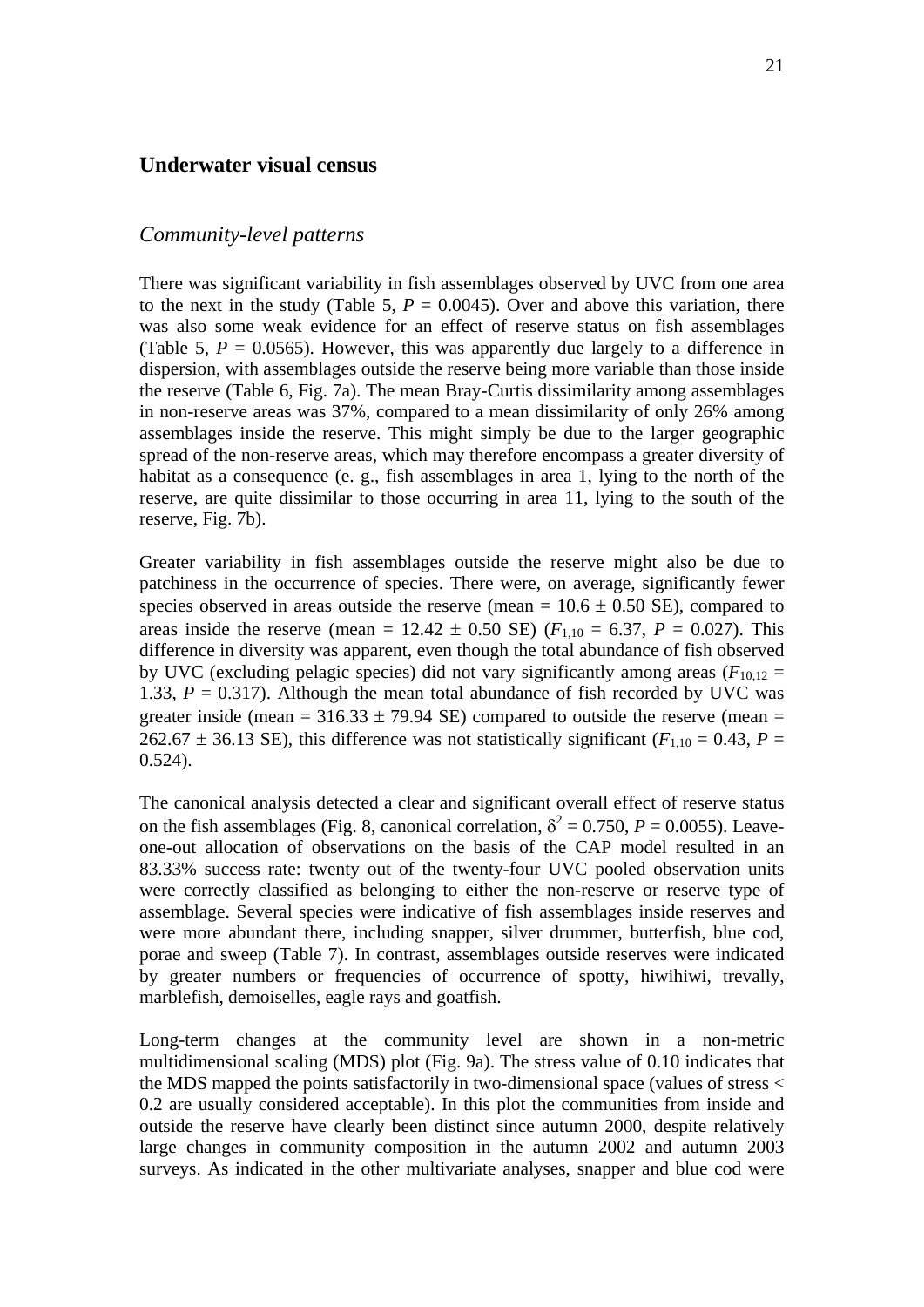not solely responsible for the reserve effect, since the communities remained fairly distinct when these two species were excluded from the analysis (Fig. 9b).

**Table 5.** PERMANOVA on the basis of the Bray-Curtis dissimilarity for  $ln(y+1)$ transformed species abundance data (27 species). P-values were obtained using permutation of appropriate units (Anderson 2001b).

| Source        | df              | SS.                 | <b>MS</b> | F    |        |
|---------------|-----------------|---------------------|-----------|------|--------|
| <b>Status</b> |                 | 2017.85 2017.85     |           | 1.88 | 0.0565 |
| Areas(Status) |                 | 10 10730.17 1073.02 |           | 1.82 | 0.0045 |
| Residual      | 12 <sup>7</sup> | 7058.22             |           |      |        |
| Total         | 23              | 19806.24            |           |      |        |

**Table 6.** PERMDISP on the basis of the Bray-Curtis dissimilarity for  $ln(y+1)$ transformed species abundance data (27 species). Note that when there are two observations per group, they will be an equal distance from their group centroid. Thus, there is no measured variance in the within-group dispersions when there are only two levels per group. This is why the SS is equal to zero for the residual below, as there were only two stations per area. This does not, however, preclude the analysis of differences in average dispersion between reserve and non-reserve areas, as shown below.

| Source        | df | SS     | MS     | $\bm{F}$ |        |
|---------------|----|--------|--------|----------|--------|
| <b>Status</b> |    | 153.07 | 153.07 | 6.71     | 0.0291 |
| Areas(Status) | 10 | 228.27 | 22.83  | ---      |        |
| Residual      | 12 | 0.00   | 0.00   |          |        |
| Total         |    | 381.34 |        |          |        |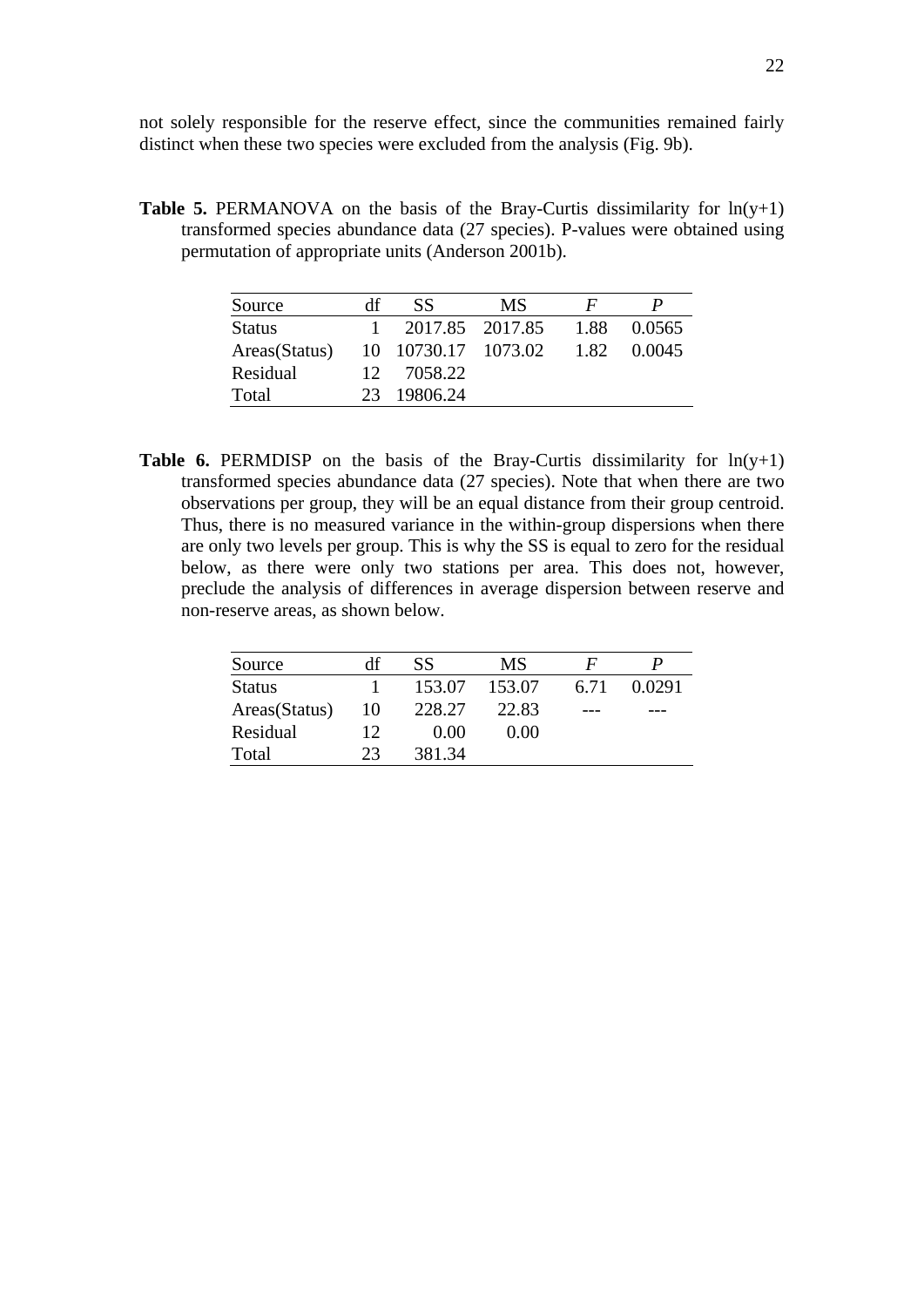**Table 7.** Individual species having correlations of  $|r| > 0.20$  with the canonical axis separating reserve from non-reserve sites and occurring in at least 10% of the sites.

| Positive correlation (reserve)     |                          | r        |
|------------------------------------|--------------------------|----------|
| Snapper                            | Pagrus auratus           | 0.677    |
| Silver drummer                     | Kyphosus sydneyanus      | 0.571    |
| <b>Butterfish</b>                  | Odax pullus              | 0.446    |
| Blue cod                           | Parapercis colias        | 0.385    |
| Porae                              | Nemadactylus douglasii   | 0.374    |
| Sweep                              | Scorpis lineolatus       | 0.261    |
| Negative correlation (non-reserve) |                          |          |
| Spotty                             | Notolabrus celidotus     | $-0.639$ |
| Hiwihiwi                           | Chironemus marmoratus    | $-0.405$ |
| Trevally                           | Pseudocaranx dentex      | $-0.388$ |
| Marblefish                         | Aplodactylus arctidens   | $-0.290$ |
| Demoiselles                        | Chromis dispilus         | $-0.290$ |
| Eagle Ray                          | Myliobatus tenuicaudatus | $-0.222$ |
| Goatfish                           | Upeneichthys lineatus    | $-0.208$ |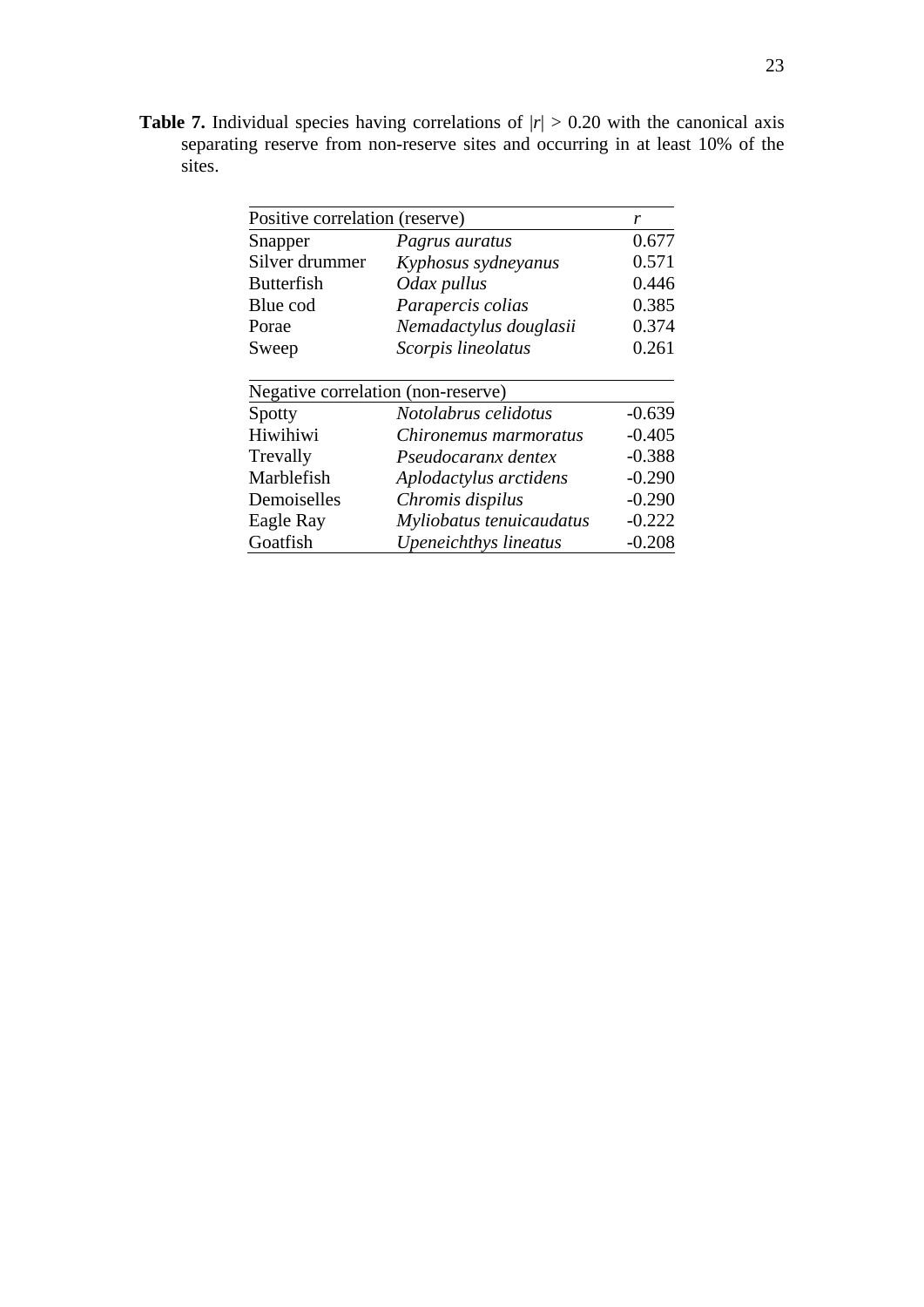

**Figure 7.** Ordination plot of the first two PCO axes (explaining 48.92% of the original variability) based on Bray-Curtis dissimilarities of ln(y+1) transformed species abundance data (27 species), showing assemblages at different stations with labels for (a) reserve versus non-reserve status or (b) areas 1 through 12 (with 2 stations per area).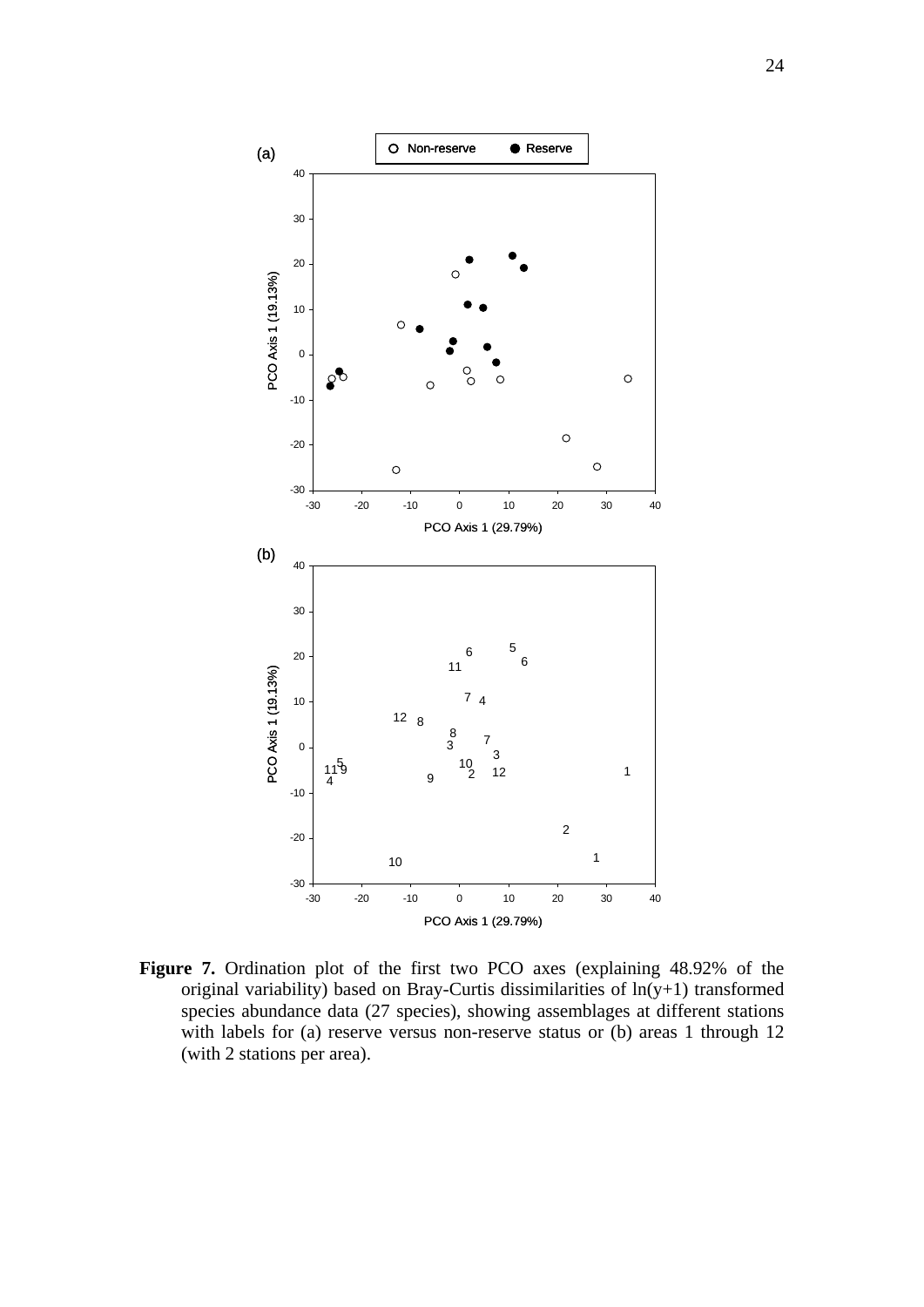

**Figure 8.** Plot of the canonical axis from a CAP constrained ordination to discriminate fish assemblages from reserve versus non-reserve stations. The discriminant analysis was done on the first  $m = 9$  PCO axes (which explained 99.99% of the original variability) from Bray-Curtis dissimilarities of  $ln(y+1)$ transformed species abundances (27 species).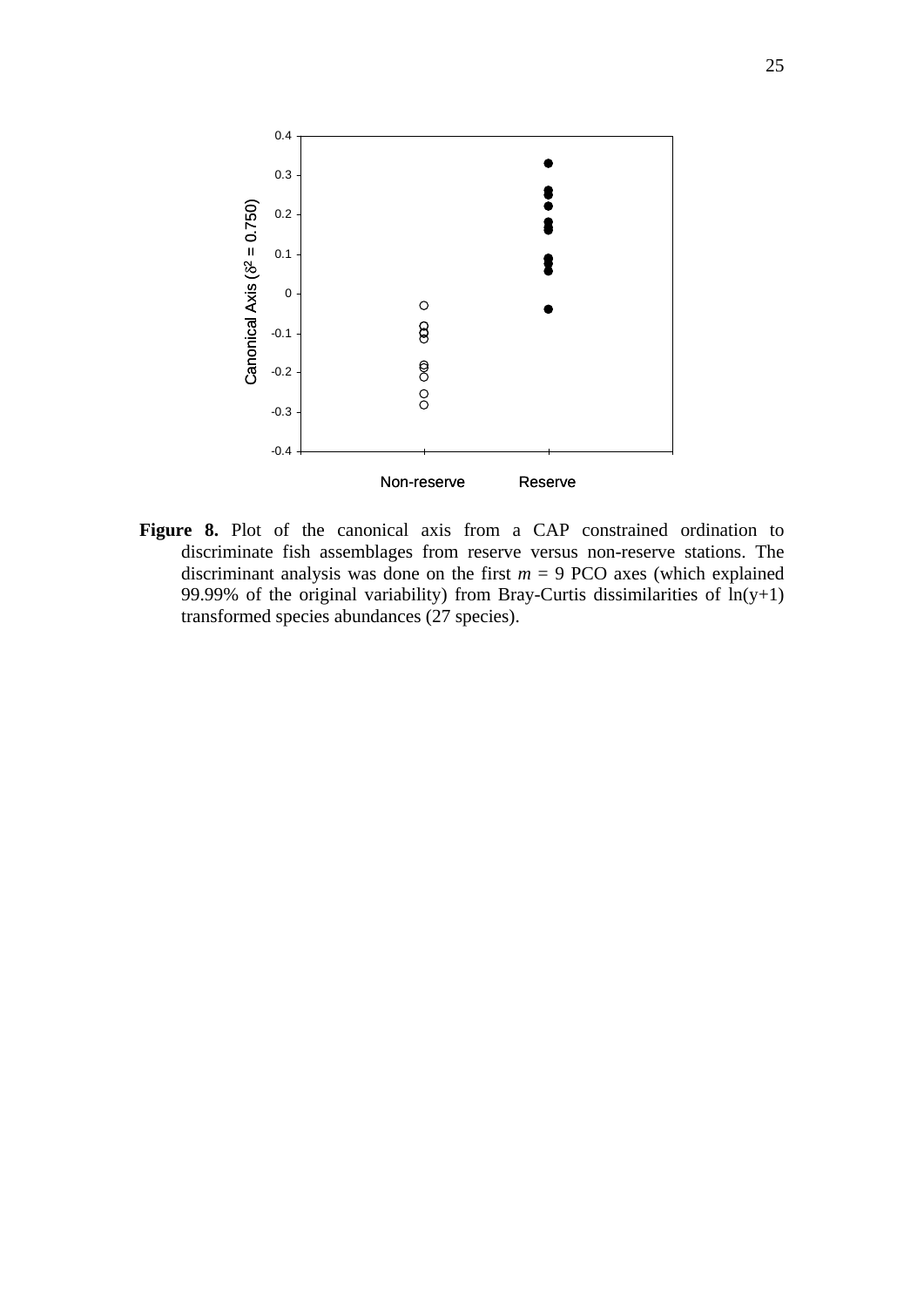

**Figure 9.** Non-metric multidimensional scaling (MDS) plot of changes in the fish communities inside and outside the Cape Rodney to Okakari Point Marine Reserve, with (a) and without (b) heavily harvested species. Pelagic species were excluded from both analyses. Codes correspond to season and year, e. g.,  $a00 =$  autumn 2000,  $s00 =$  spring 2000. The MDS was constructed from a Bray-Curtis dissimilarity matrix based on  $log(y+1)$  transformed abundance data.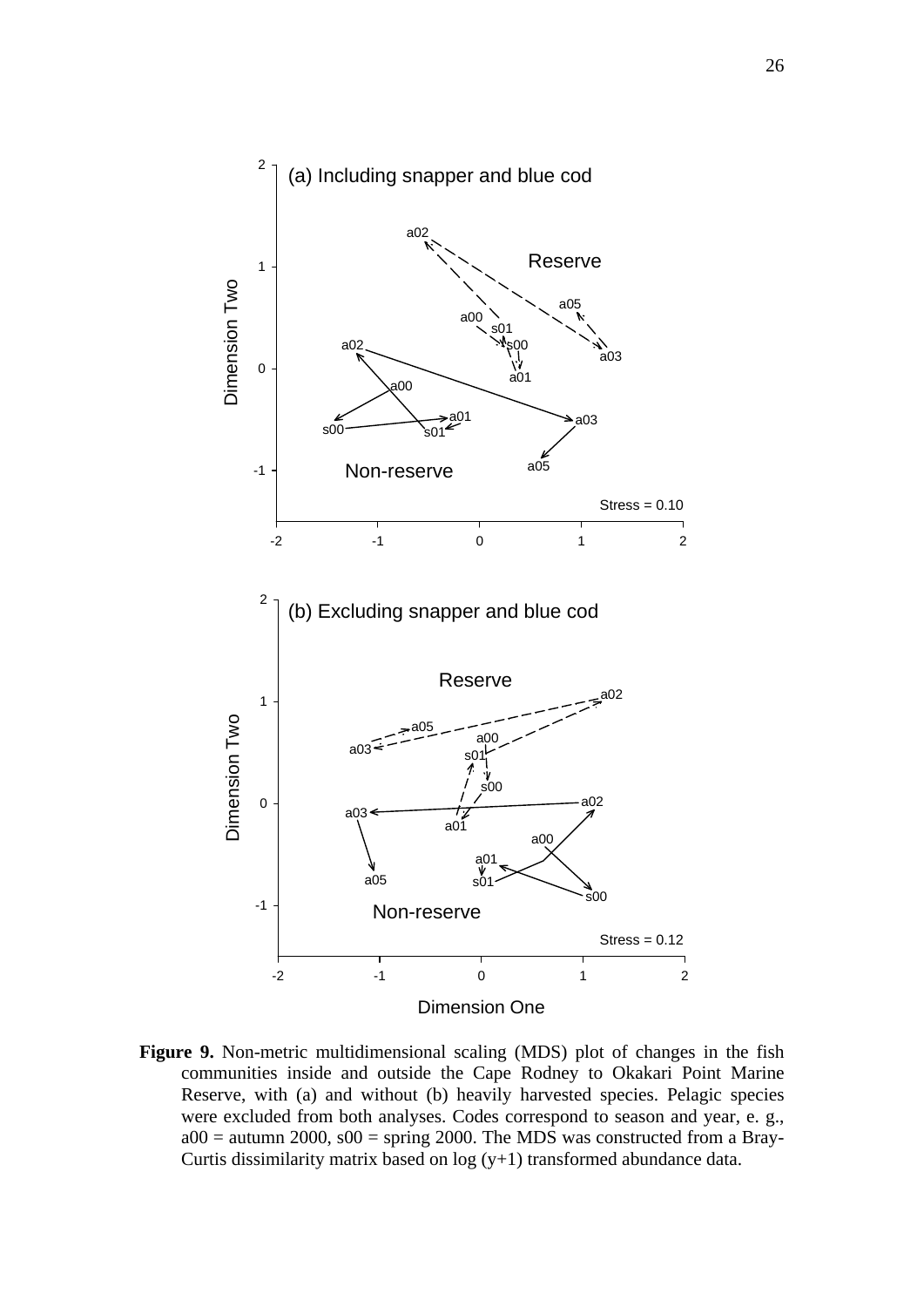# *Individual species*

In autumn 2005 the UVC estimate of the mean density of snapper within the reserve was slightly lower than the 2003 value  $(3.09 \text{ vs } 3.97 \text{ individuals per } 125 \text{ m}^2)$ ; paired Wilcoxon signed rank test:  $P = 0.56$ ) (Fig. 10), reflecting the pattern seen in the recent BUV data (Fig. 3a). Snapper densities continue to be higher inside the reserve than outside, by a factor of 4.1 times in 2005 (3.09 vs 0.75 individuals per 125 m<sup>2</sup>; twosample Wilcoxon rank sum test:  $P = 0.031$ ). Blue cod displayed similar patterns to snapper, with mean densities in the reserve decreasing slightly from 2003 to 2005 (from 0.46 to 0.25 individuals per  $125 \text{ m}^2$ ), although this increase was not detected as statistically significant (paired Wilcoxon signed rank test:  $P = 0.06$ , Fig. 10). In 2005 blue cod densities were a non-significant 2.0-fold higher inside the reserve than outside (0.25 vs 0.13 individuals per 125 m<sup>2</sup>) (two-sample Wilcoxon rank sum test: *P*  $= 0.31$ ). Red moki densities continued to be similar inside and outside the reserve.

The relative densities of spotty and banded wrasse followed very similar patterns in time (Fig. 11). Densities were generally higher outside the reserve. The relative density of trevally was variable, as expected for a schooling species (Fig. 11). As in 2003, very few trevally were recorded in 2005, but this is probably a function of their patchiness – although no individuals were recorded in autumn 2003 at least a hundred individuals were seen near Shag Rock at Goat Island in July 2003 (Taylor et al. 2003).

Average densities of leatherjackets and goatfish continued to show no consistent differences between reserve and non-reserve areas (Fig. 12). Silver drummer continued to be more abundant inside the reserve (Fig. 12).

Average densities of sweep, blue maomao, and demoiselle, all schooling planktivores, varied less than might be expected for schooling species, but none showed consistent differences with respect to reserve status (Fig. 13).

Not surprisingly, densities of kahawai, jack mackerel and parore, all highly mobile schooling species, did not differ in a consistent manner between reserve and nonreserve areas (Fig. 14).

UVC estimates of butterfish mean densities within the reserve have fluctuated greatly from year to year, with no clear reserve effect (Fig. 15). This species responds negatively to divers, so its abundance was probably underestimated.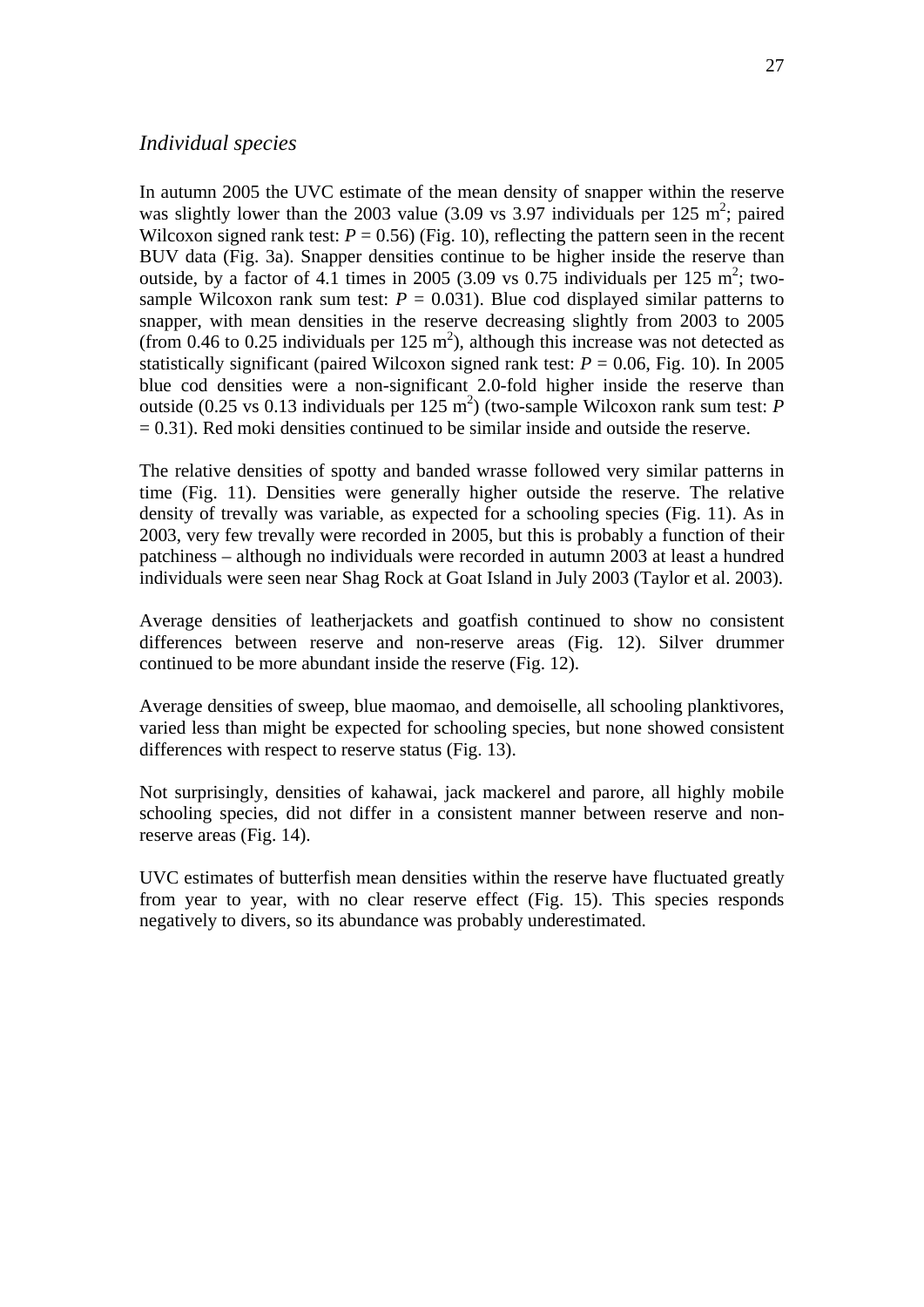

Figure 10. Long term trends in the densities of snapper, blue cod, and red moki inside and outside the Cape Rodney to Okakari Point Marine Reserve, as measured using UVC.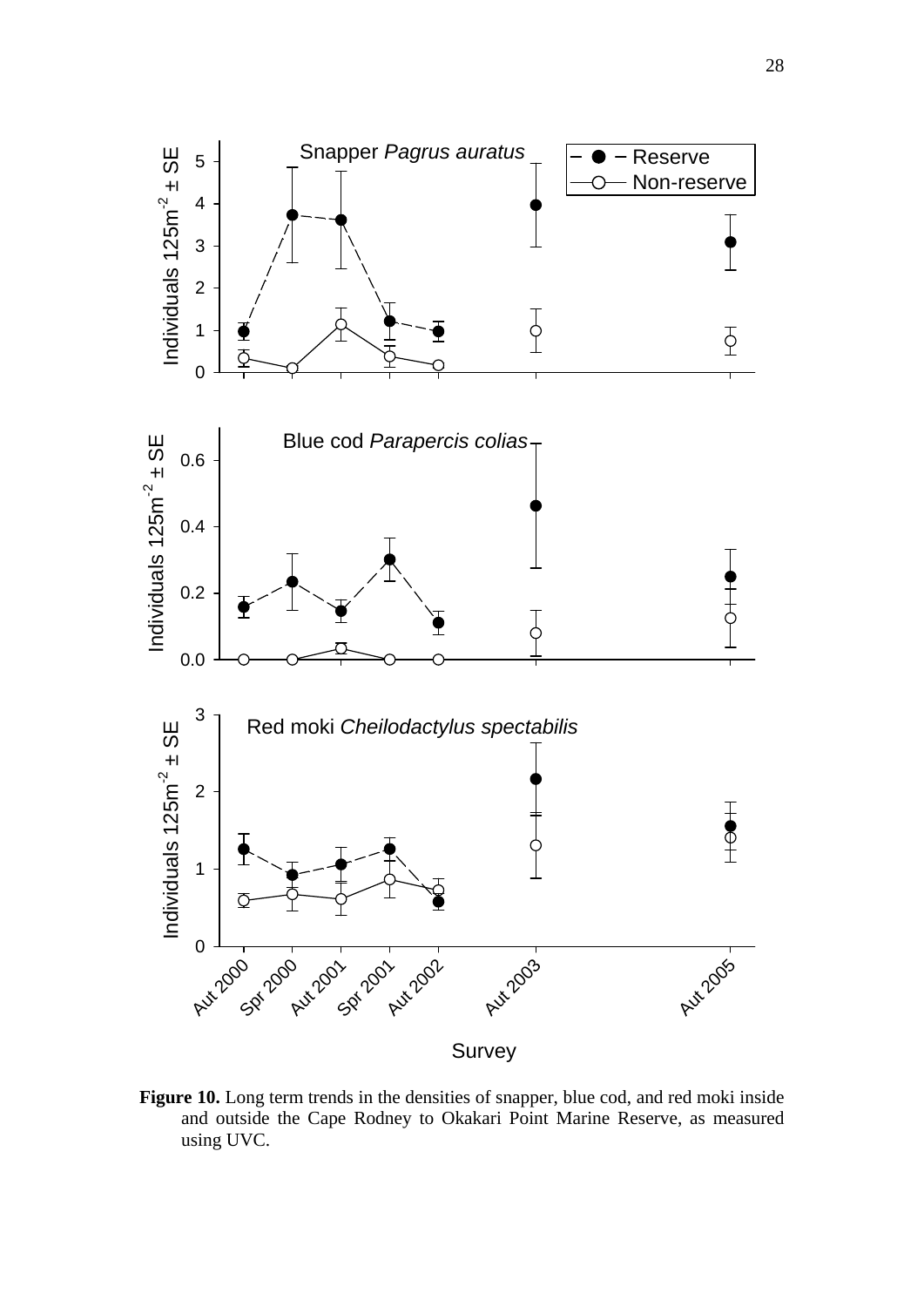

Figure 11. Long term trends in the densities of spotty, banded wrasse, and trevally inside and outside the Cape Rodney to Okakari Point Marine Reserve, as measured using UVC.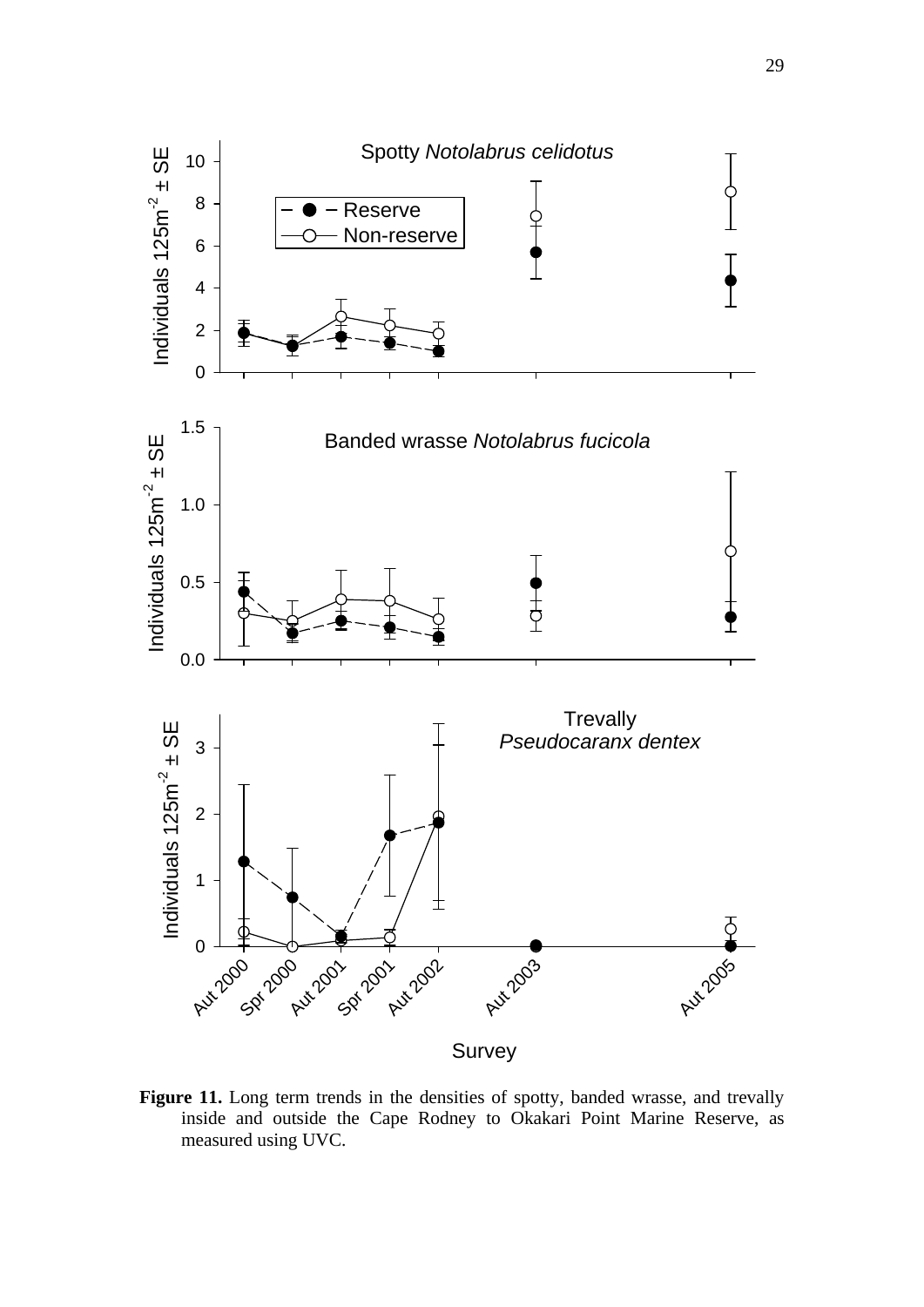

**Figure 12.** Long term trends in the densities of leatherjacket, goatfish, and silver drummer inside and outside the Cape Rodney to Okakari Point Marine Reserve, as measured using UVC.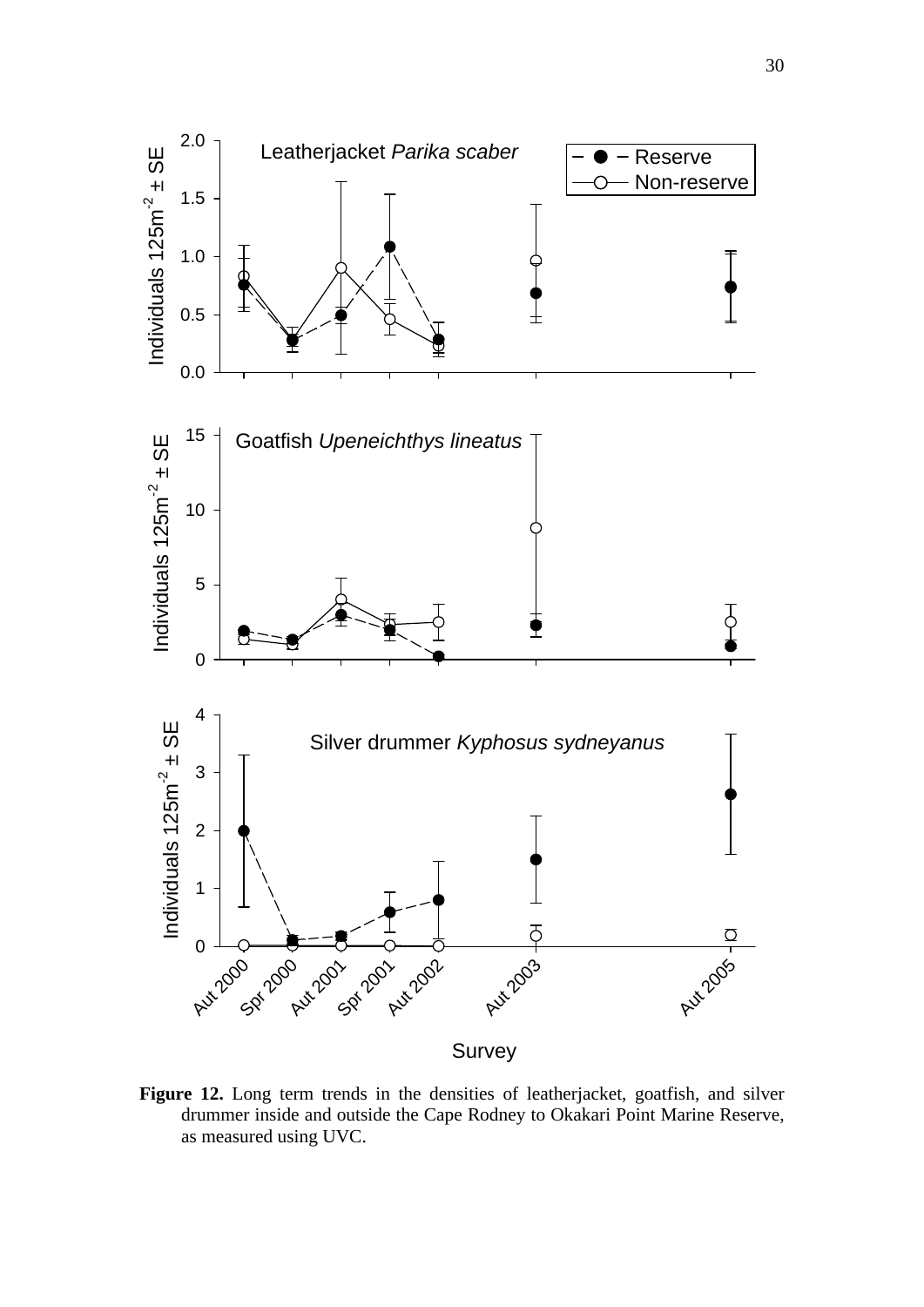

**Figure 13.** Long term trends in the densities of sweep, blue maomao, and demoiselle inside and outside the Cape Rodney to Okakari Point Marine Reserve, as measured using UVC.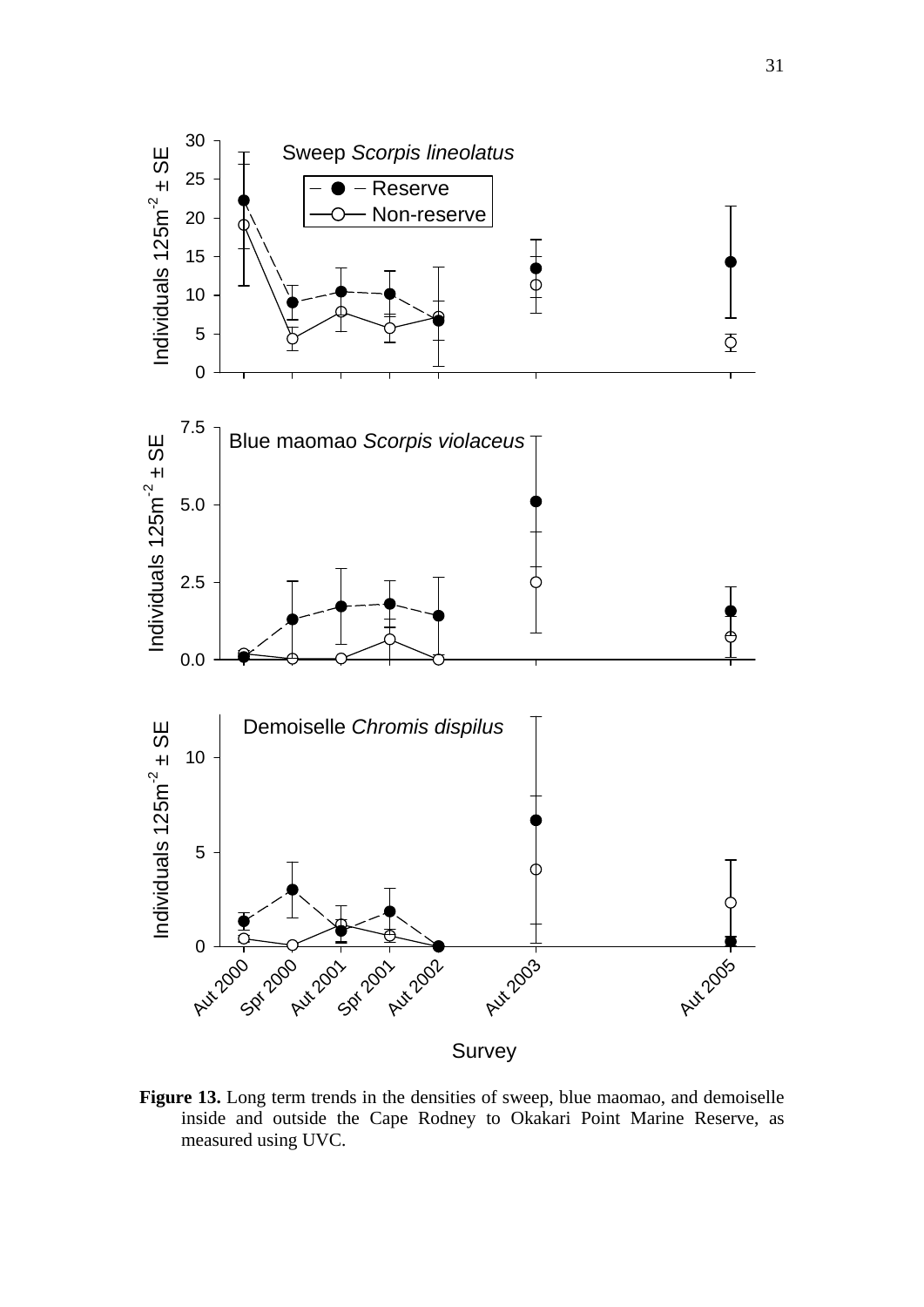

**Figure 14.** Long term trends in the densities of kahawai, jack mackerel, and parore inside and outside the Cape Rodney to Okakari Point Marine Reserve, as measured using UVC.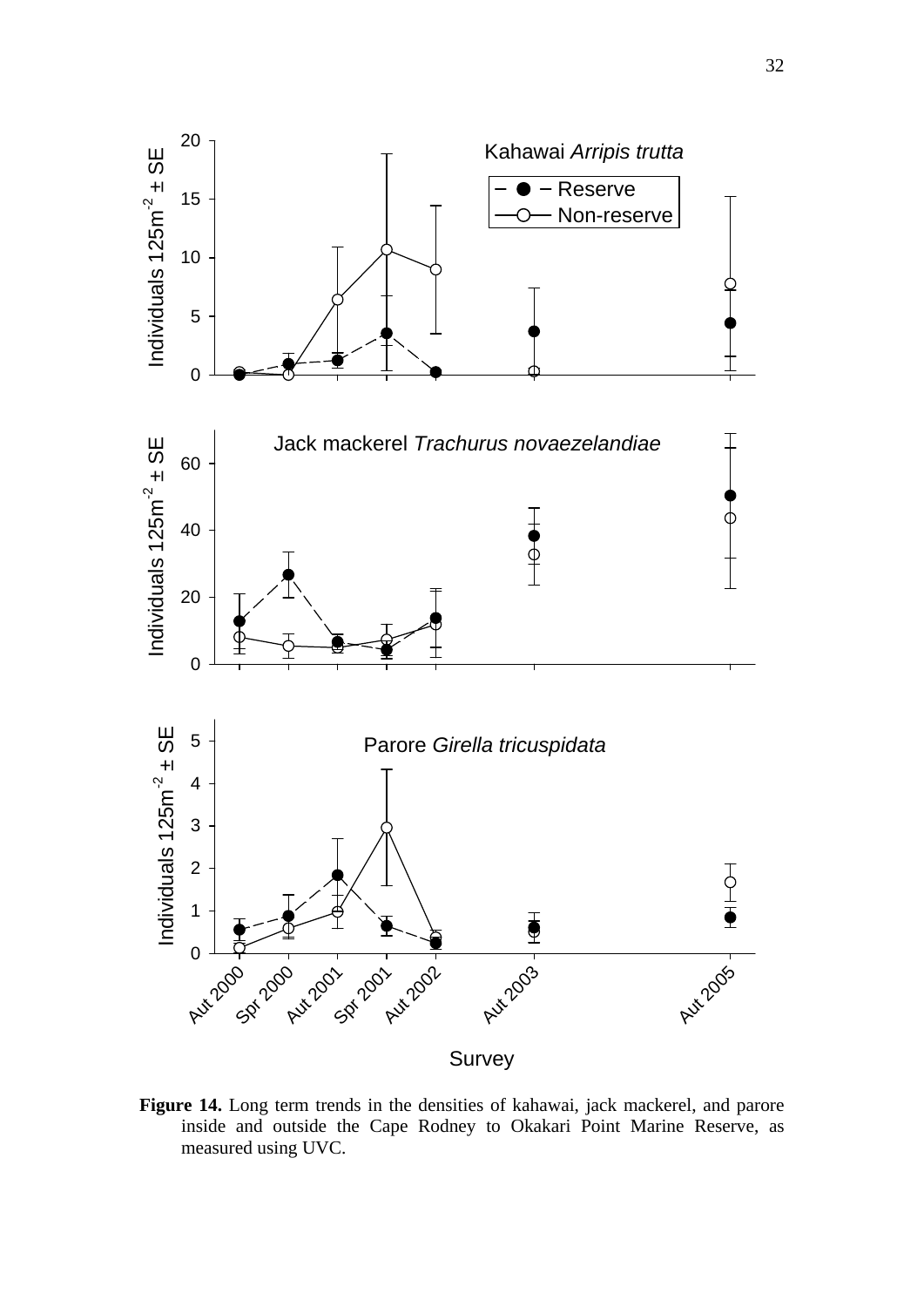

**Figure 15.** Long term trends in the densities of butterfish inside and outside the Cape Rodney to Okakari Point Marine Reserve, as measured using UVC.

# **DISCUSSION**

As in past surveys, the autumn 2005 survey upon which this report is based revealed differences between fish communities living in the Cape Rodney to Okakari Point Marine Reserve and those in adjacent fished areas. These differences have been, and continue to be, particularly evident for those fish species experiencing heavy fishing pressure outside the reserve: the snapper *Pagrus auratus* and the blue cod *Parapercis colias*.

The autumn 2003 BUV survey detected an approximate doubling in numbers of legalsized (> 270 mm fork length) snapper within the reserve since the previous survey in autumn 2002, which was attributed to an exceptionally large influx of individuals from offshore waters (Taylor et al. 2003). The increase from 2002 to 2003 followed a 5 year period in which average autumn densities were relatively stable, though there was a suggestion of a small but steady increase from 2000 to 2002. The autumn 2005 BUV survey found that densities had dropped from the 2003 high to a level in line with the the aforementioned upward trend from 2000 to 2002. Snapper densities within the reserve clearly have not yet stabilised, and indeed may never be stable given the apparent importance of seasonal movement in and out of the reserve, and the consequential influence of variation in the wider stock due to factors such as recruitment and fishing.

The spatial distribution pattern of legal snapper was broadly consistent with earlier surveys in that the highest densities occurred near the centre of the reserve, but the drop-off in numbers in the western part of the reserve in 2005 was much steeper than in 2003 (this accounted for a large part of the decline in total densities since 2003).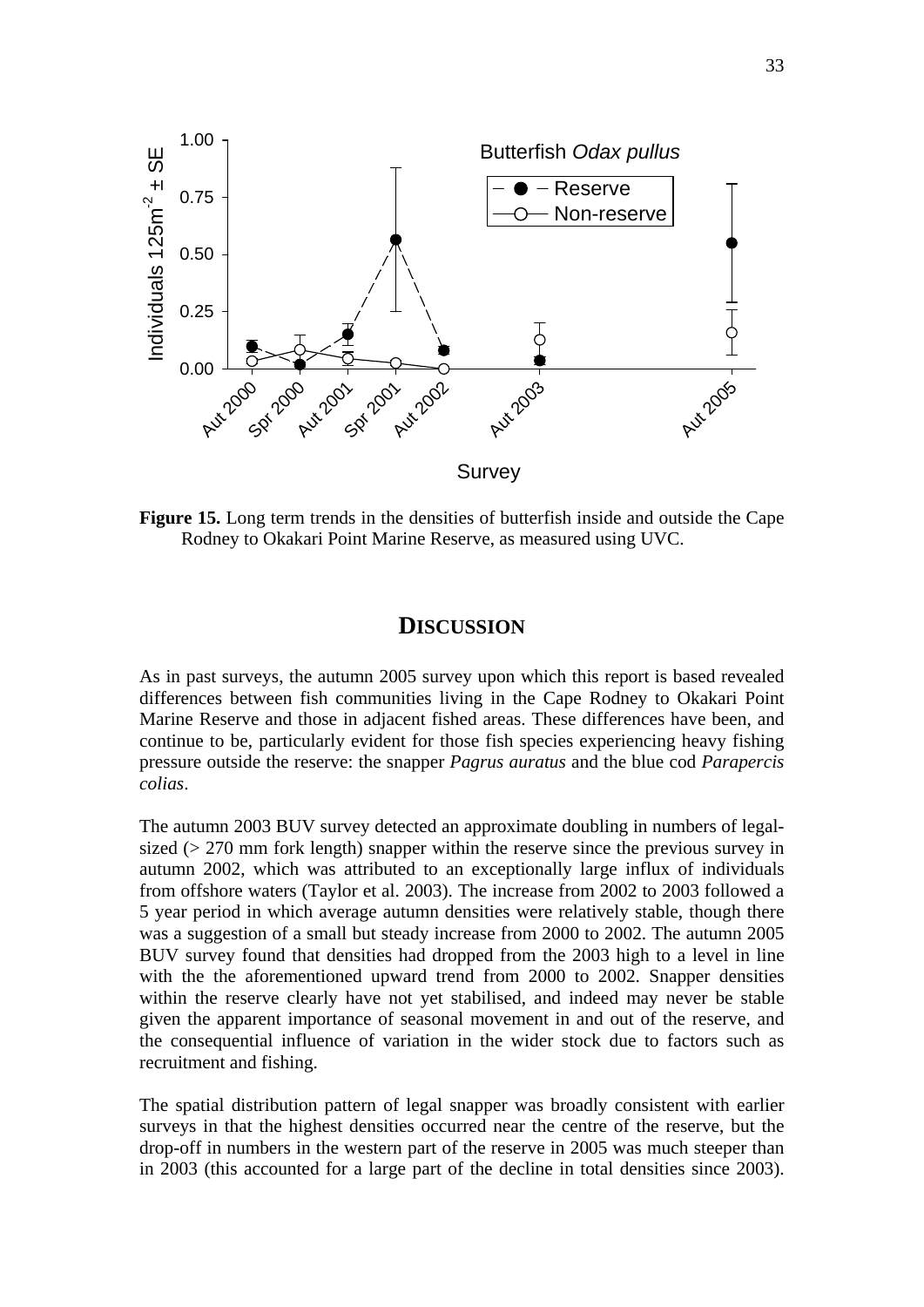There is no obvious explanation for this pattern. As noted in previous reports, the lack of any apparent plateau in densities around the centre of the reserve possibly indicates that the majority of the reserve is being affected by the loss of snapper to fishing at the boundaries, although alternative explanations are that the central region of the reserve contains a more favourable environment for snapper in terms of reef extent and topography, and/or more food provided by the public.

As for previous years, in 2005 the average blue cod density measured using BUV was higher inside the marine reserve than outside. The average density within the reserve in 2005 was similar to that in 2003, with no apparent trend for a return to the high measured in 1997. Willis et al. (2003b) suggested that the steep decline in average blue cod density from 1997 to 1999 might be attributable to increasing sea surface temperatures during that period, because blue cod are essentially a "southern" species presumably better suited to cooler waters. A much longer time-series is required to test the hypothesis that there is a negative correlation of blue cod densities with sea surface temperature, but the data thus far are broadly consistent with it, in that densities declined during the warming period of 1997-1999, were constant while temperature was constant from 2000-2002, and have increased slightly while the temperature dropped from 2003-2005.

It is extremely difficult to predict the future trajectory of the fish community within the reserve, due to the large number of potential influences, their unpredictability, and the complexity of interactions among these factors. For example, the intensity of fishing outside the reserve undoubtedly has a major effect on the abundance of species like snapper and blue cod within the reserve (evident in the boundary effects), and may increase in future years as Auckland moves northward and fishing pressure increases. Long-term climatic changes have the potential to affect fishes in a variety of ways. One of the most important will be the potential effects on current patterns and upwelling, which may affect the transport of larvae to reefs, the productivity of planktonic larval food sources, and thus juvenile recruitment (Cushing 1995). Habitat changes due to cascading effects of increased densities of predators such as snapper have potentially important consequences for a range of fish species, and have been tentatively implicated in the recent decline of blue cod (Willis et al. 2003b). In this light it is interesting to note that species having consistently positive correlations with non-reserve areas (*Notolabrus celidotus* and *Chironemus marmoratus*; Table 7, also see equivalent analyses for previous years in Willis et al. 2003b, Taylor et al. 2003) are typically associated with the urchin barrens habitat (Anderson & Millar 2004), which is now more widespread outside the reserve due to intense predation on sea urchins inside the reserve (Shears & Babcock 2002). However, higher densities of *Kyphosus sydneyanus* inside the reserve are difficult to explain given that this species also is typically associated with urchin barrens habitat (Anderson & Millar 2004). *Kyphosus sydneyanus* is widely considered inedible by humans, so is unlikely to be targeted outside the reserve, though it is possibly taken in gill nets set for lobster bait.

General UVC surveys are useful for making broad comparisons and detecting large changes in fish assemblages, and can determine differences between reserves and fished areas, but can generate as many questions as they provide answers. Different species occupy different habitats, have different modes of behaviour (e. g., solitary versus schooling), and respond to divers in different ways. If it is a priority for DoC to determine whether marine reserves can mitigate the effects of fishing on species such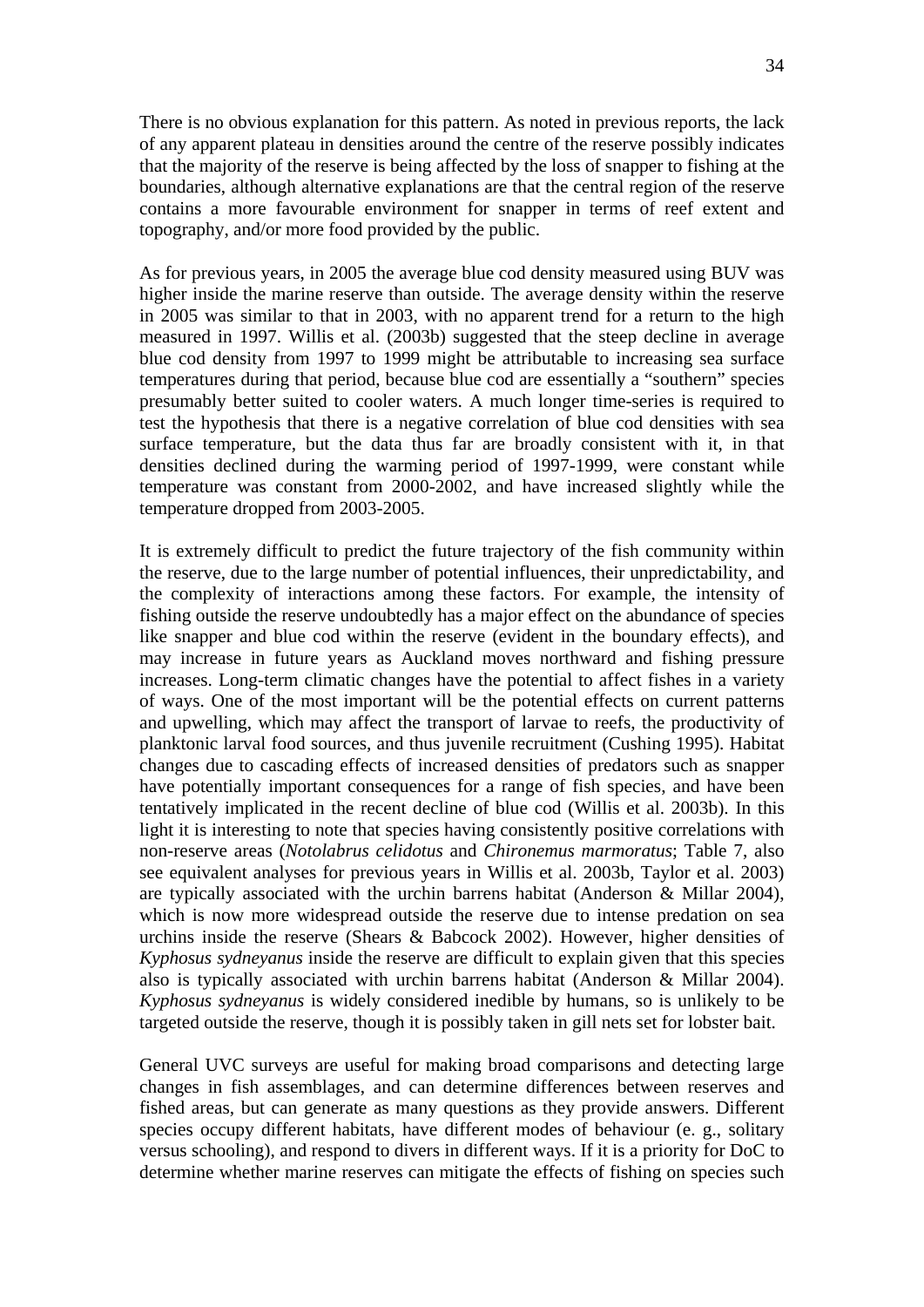as blue maomao, trevally or butterfish, then surveys must be done using methods tailored to those species, much as specific methods (BUV) were needed to assess the relative density of snapper. Habitat will need to be taken into account for some species (e. g., butterfish), while survey techniques may need to be modified in other ways for others (e. g., pelagic or demersal schooling species). The absence of trevally and butterfish from the list of species showing a strong positive effect of reserve protection in 2003 is probably due to the difficulty of sampling these patchily distributed species, rather than to a lack of response.

Optimisation of techniques for surveying targeted species should be undertaken as part of a separate programme that would have nationwide benefits, and will pay major dividends if addressing well-defined conservation needs. For example, development of methods to survey schooling species has important applications at high-profile diversity hotspots such as the Poor Knights Islands or Tuhua.

The recent variation in snapper densities underlines the need for continued regular monitoring of fish in the marine reserve. Snapper predation has major effects on rocky reef habitat structure via a trophic cascade involving sea urchins and seaweeds (Babcock et al. 1999, Shears & Babcock 2002, 2003), so higher snapper densities have potentially far-reaching impacts. Densities of red moki were once more than twice as high inside the reserve as outside (McCormick & Choat 1987), and now are not. Blue cod and spiny lobster (Kelly & Haggitt 2002) have declined since 1997 and 1995, respectively. Reserves are not static entities, and ongoing monitoring is really required in order to maintain up-to-date knowledge of trends, stability, potential impacts and measures of natural variation in these systems over longer periods of time.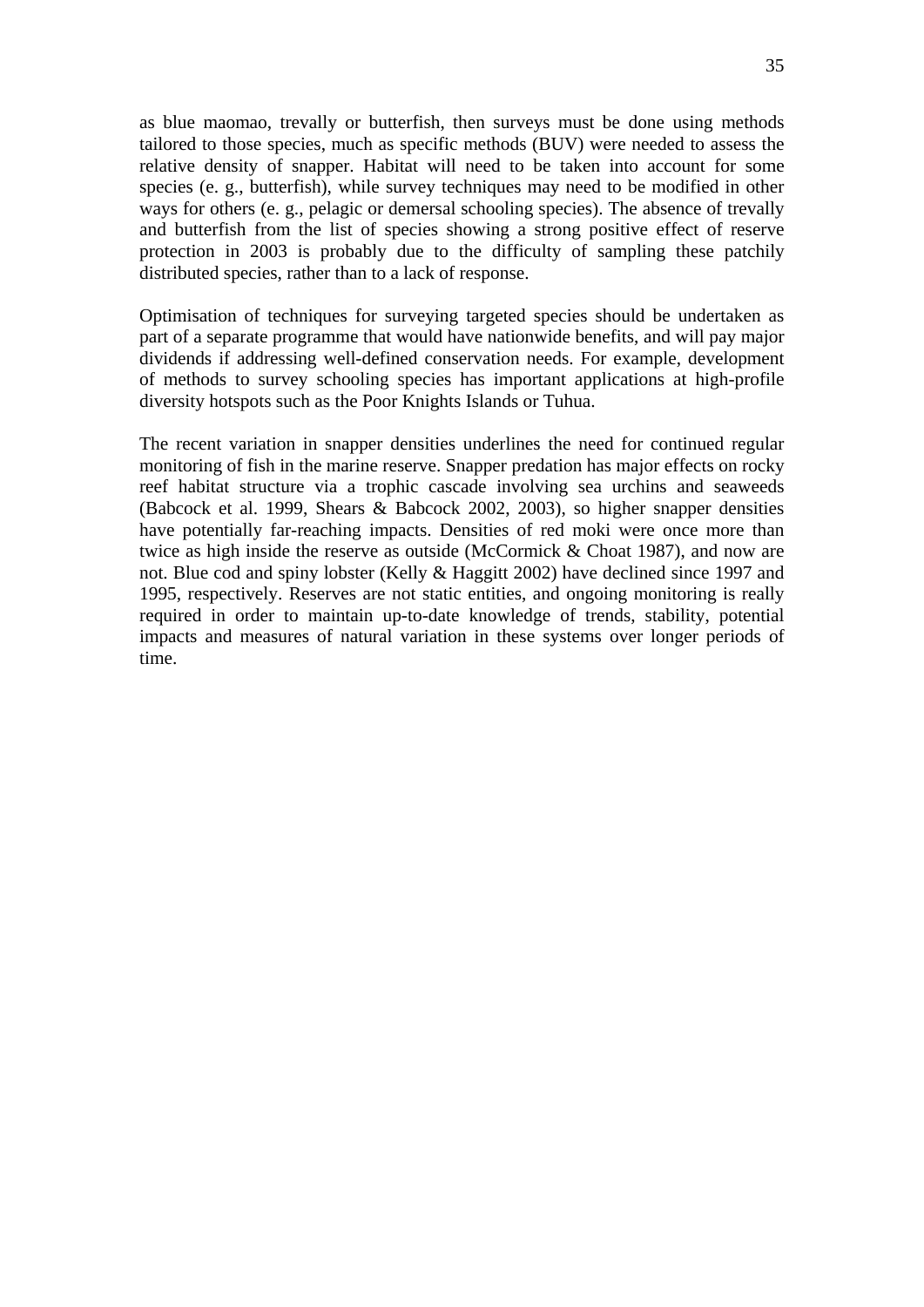# **Recommendations**

- The fish monitoring programme should be continued at one to two year intervals with the current levels of sample replication regarded as a minimum level of effort.
- The programme should be extended to include comparison with projected new reserves (e. g., Great Barrier Island) using identical sampling design and methodology. Comparison of this established reserve with a new reserve will help elucidate the effects of protection on species that are not targeted by fishers.
- Such studies can only be achieved with a long-term commitment to monitoring. Any attempt to monitor new reserves should begin at least two years prior to reserve implementation and continue for at least five years afterward. The programme can then be reviewed based on (1) any changes observed, (2) the rate of such changes, and (3) the degree of seasonal and annual variability observed.
- The increasing number of surveys likely to be needed in an expanded network of marine reserves in New Zealand will require a more consistent and longterm approach to funding monitoring at regional and national scales, as well as the methodology and personnel to conduct it. Inconsistencies in methods and approach at different reserves would make the results difficult, if not impossible, to compare. Failure to address these issues will compromise the effectiveness of marine reserve monitoring nationwide.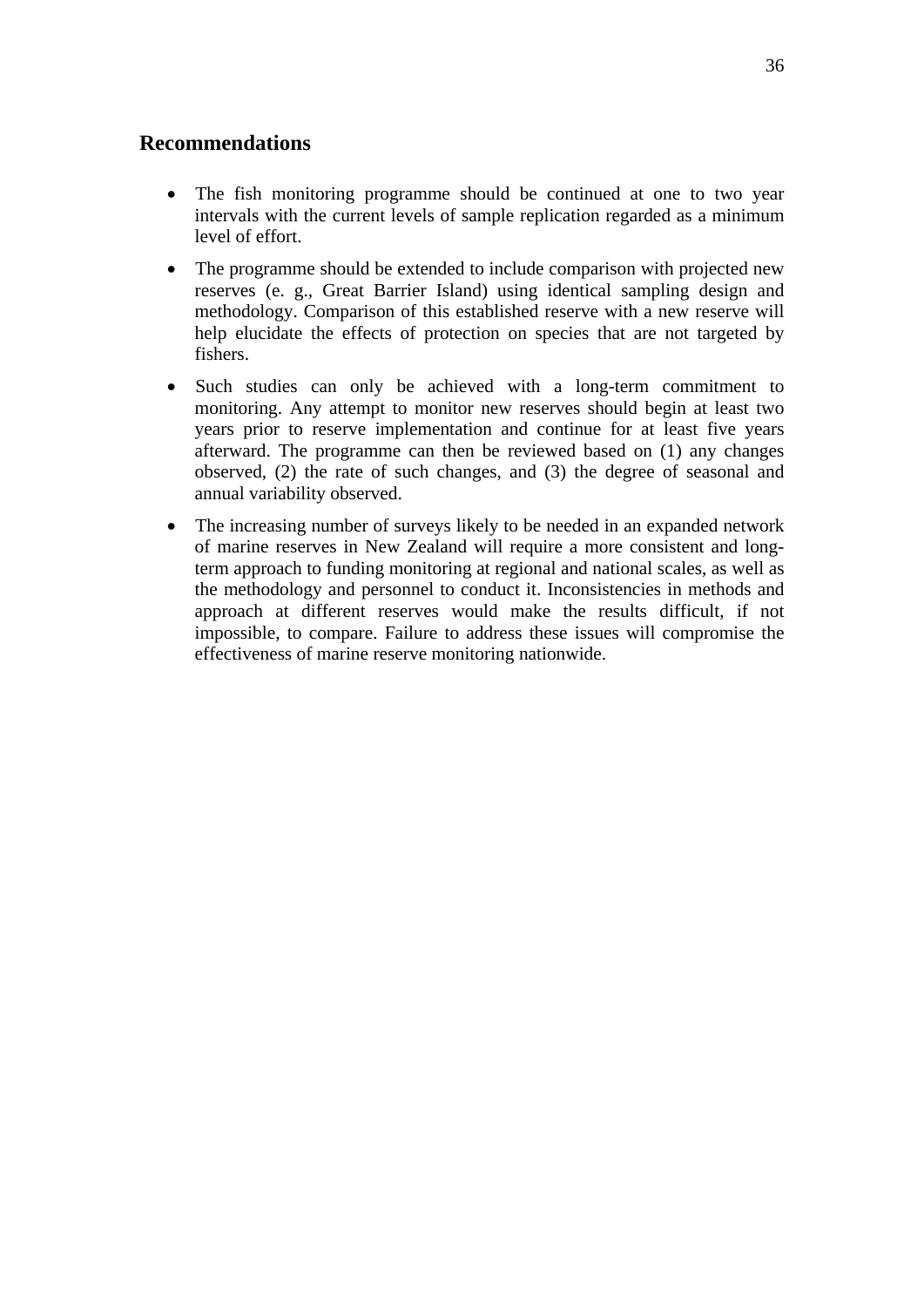#### **ACKNOWLEDGEMENTS**

Field work was completed with the assistance of Hawere skipper Brady Doak and divers Charles Bedford, Pam Brown, and Nick Shears. Thanks to Jo Evans for continuing to record and compile Leigh climate data.

## **REFERENCES**

- Anderson MJ (2001a) A new method for non-parametric multivariate analysis of variance. *Austral Ecology* 26: 32-46
- Anderson MJ (2001b) Permutation tests for univariate or multivariate analysis of variance and regression. *Canadian Journal of Fisheries and Aquatic Sciences* 58: 626-639
- Anderson MJ (2004) PERMDISP: a FORTRAN computer program for permutational analysis of multivariate dispersions (for any two-factor ANOVA design) using permutation tests. Department of Statistics, University of Auckland, New Zealand.
- Anderson MJ, Millar RB (2004) Spatial variation and effects of habitat on temperate reef fish assemblages in northeastern New Zealand. *Journal of Experimental Marine Biology and Ecology* 305: 191-221
- Anderson MJ, Willis TJ (2003) Canonical analysis of principal coordinates: a useful method of constrained ordination for ecology. *Ecology* 84: 511-525
- Anderson, MJ, Robinson J (2003) Generalised discriminant analysis based on distances. *Australian and New Zealand Journal of Statistics* 45: 301-318
- Babcock RC, Kelly S, Shears NT, Walker JW, Willis TJ (1999) Large-scale habitat change in a temperate marine reserve. *Marine Ecology Progress Series* 189: 125-134
- Bray JR, Curtis JT (1957) An ordination of the upland forest communities of southern Wisconsin. *Ecological Monographs* 27: 325-349
- Cole RG (1994) Abundance, size structure, and diver-oriented behaviour of three large benthic carnivorous fishes in a marine reserve in northeastern New Zealand. *Biological Conservation* 70: 93-99
- Cole RG, Ayling TM, Creese RG (1990) Effects of marine reserve protection at Goat Island, northern New Zealand. *New Zealand Journal of Marine and Freshwater Research* 24: 197-210
- Cushing DM (1995) Population production and regulation in the sea: a fisheries perspective. Cambridge University Press. 366 p.
- Gower JC (1966) Some distance properties of latent root and vector methods used in multivariate analysis. *Biometrika* 53: 325-338
- Kelly S, Haggitt T (2002) Cape Rodney to Okakari Point Marine Reserve lobster monitoring programme: May 2002 survey. *Report to the Department of Conservation,* 25 p.
- McCormick MI, Choat JH (1987) Estimating total abundances of a large temperatereef fish using visual strip-transects. *Marine Biology* 96: 469-478